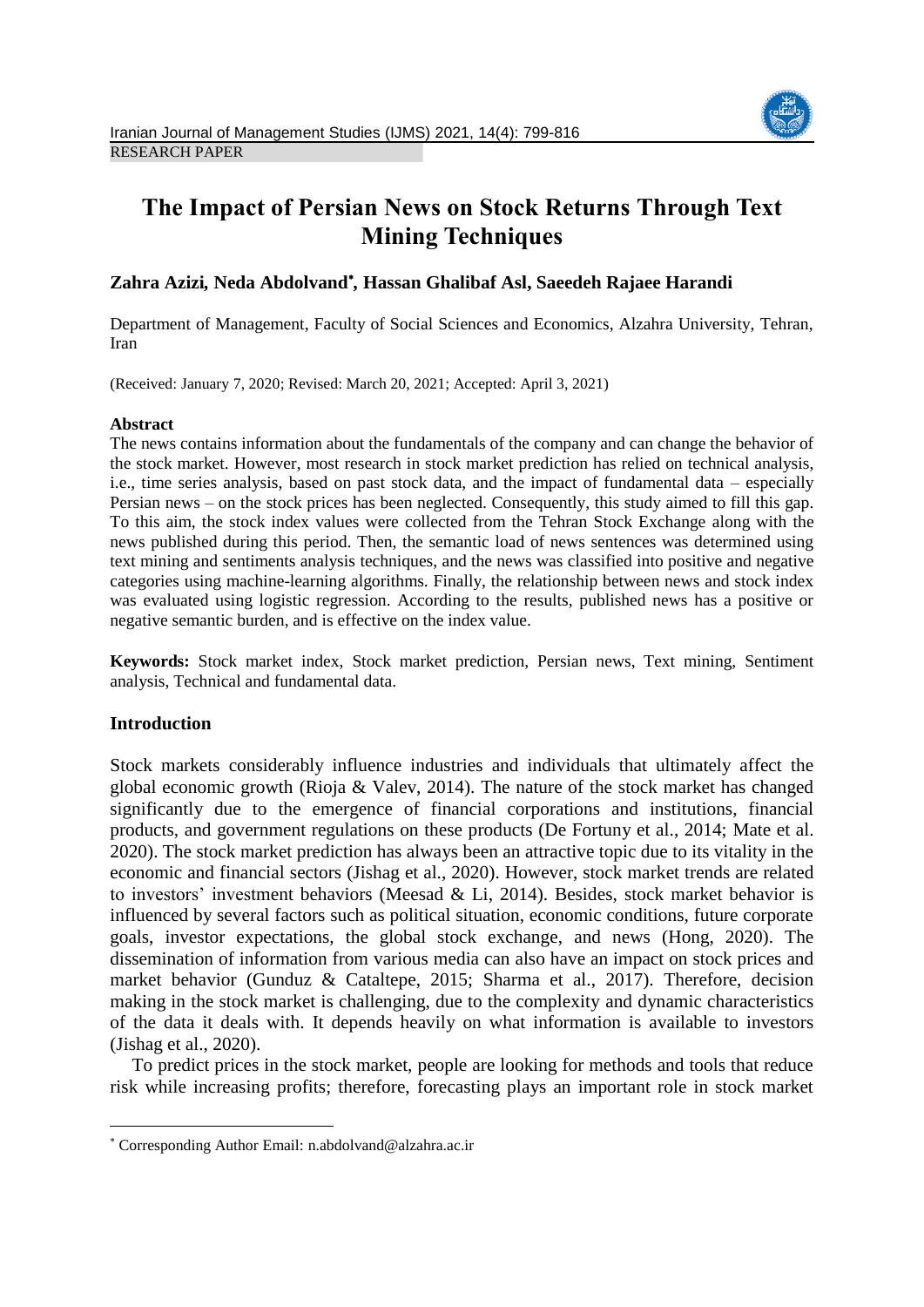business (Sharma et al., 2017). The vast volume of data generated by the stock market is considered to be a treasure trove of knowledge for investors. However, stock market prediction is a challenging task, even for the brightest and sharpest minds in the business. Predicting the stock market is not an easy task because of the complexity and dynamic features of the data it deals with (Jishag et al., 2020). News articles are among the sources of information that can modify expectations about a company's cash flow or investor's discount rates and can affect stock returns (Hagenau et al., 2013; Jishag et al., 2020). For this reason, information derived from news has recently become part of financial prediction systems (Shynkevich et al., 2016). Information about company principles, the activities in which a company is involved, and the expectations of other market participants are included in news articles (Hagenau et al., 2013; Li, Xie, et al., 2014; Li, Wang, et al., 2014; Shynkevich et al., 2015). However, the importance of different news topics and information sources is not the same in the eyes of the audience, and even differences in behavior and decision-making policies will lead to different reactions to the same news. Therefore, financial analysts are unable to access the entirety of the news about a set of stocks at the moment of their release (Zhang et al., 2018). Since disclosing the behavior of stock market data is essential for investors to avoid future investment risks (Jishag et al., 2020), it is necessary to analyze a large amount of textual data relevant to a particular stock, extract relevant information, and use it in financial prediction (Jishag et al., 2020; Shynkevich et al., 2015). With accurate and successful news analysis, investors can act based on the predictions and gain more profits (Hatefi Ghahfarrokhi & Shamsfard, 2020). Thus, a system that can simultaneously employ text mining techniques for rapid content analysis of news and economic techniques to predict fluctuations in financial stocks can help analysts and investors to predict the stock market behavior (Hagenau et al., 2013; Nizer & Nievola, 2012). Automatic text news classification involves text mining techniques that convert unstructured information into structured and machine-readable formats. It primarily uses machine learning techniques to classify information (Hagenau et al., 2013; Kalra & Agrawal, 2019; Tobback et al., 2018). Besides, polar messages reflect the investors' feeling about stocks. Therefore, sentiment analysis would help identify these kinds of messages and find their polarity (Meesad & Li, 2014).

Therefore, prediction based on news articles has received a great attention, and various studies have examined different news datasets, forecast indexes/markets, natural language processing, and forecasting algorithms (e.g., Feuerriegel & Gordon, 2018; Eck et al., 2020; Li et al., 2014; Meesad & Li, 2014; Seker et al., 2014; Thanh & Meesad, 2014; Xie & Jiang, 2019). Some of them have focused fundamentally on technical analysis, such as time series analysis, which is based on past stock data to predict price differentials with different phases (e.g., Alanyali et al., 2013; Thanh & Meesad, 2014), while others have turned their attention to the methods to improve the accuracy of the prediction based on sentiment analysis of news related to stock trends (e.g., Mate et al., 2020; Xie & Jiang, 2019).

Besides, it has been proven that the emotional aspects of news can affect the market, which is reflected in trade volume and returns (Yekrangi & Abdolvand, 2020). In order to investigate such emotional aspects, different emotion analysis algorithms aim to predict future market movements (Hagenau et al., 2013; Schumaker et al., 2012) and market return (Tabari et al., 2018). However, no satisfactory theoretical and technical framework has been developed for predicting financial markets using the combined approaches of both fundamental and technical data (Kumar & Ravi, 2016; Nassirtoussi et al., 2014).

Previous studies have indicated a strong correlation between the fluctuation of stock prices and the publication of stock-related news (Fung et al., 2005; Shynkevich et al., 2015). However, these studies have been in languages other than Persian. Recently, the use of Persian language by Internet users and the production of electronic news in this language have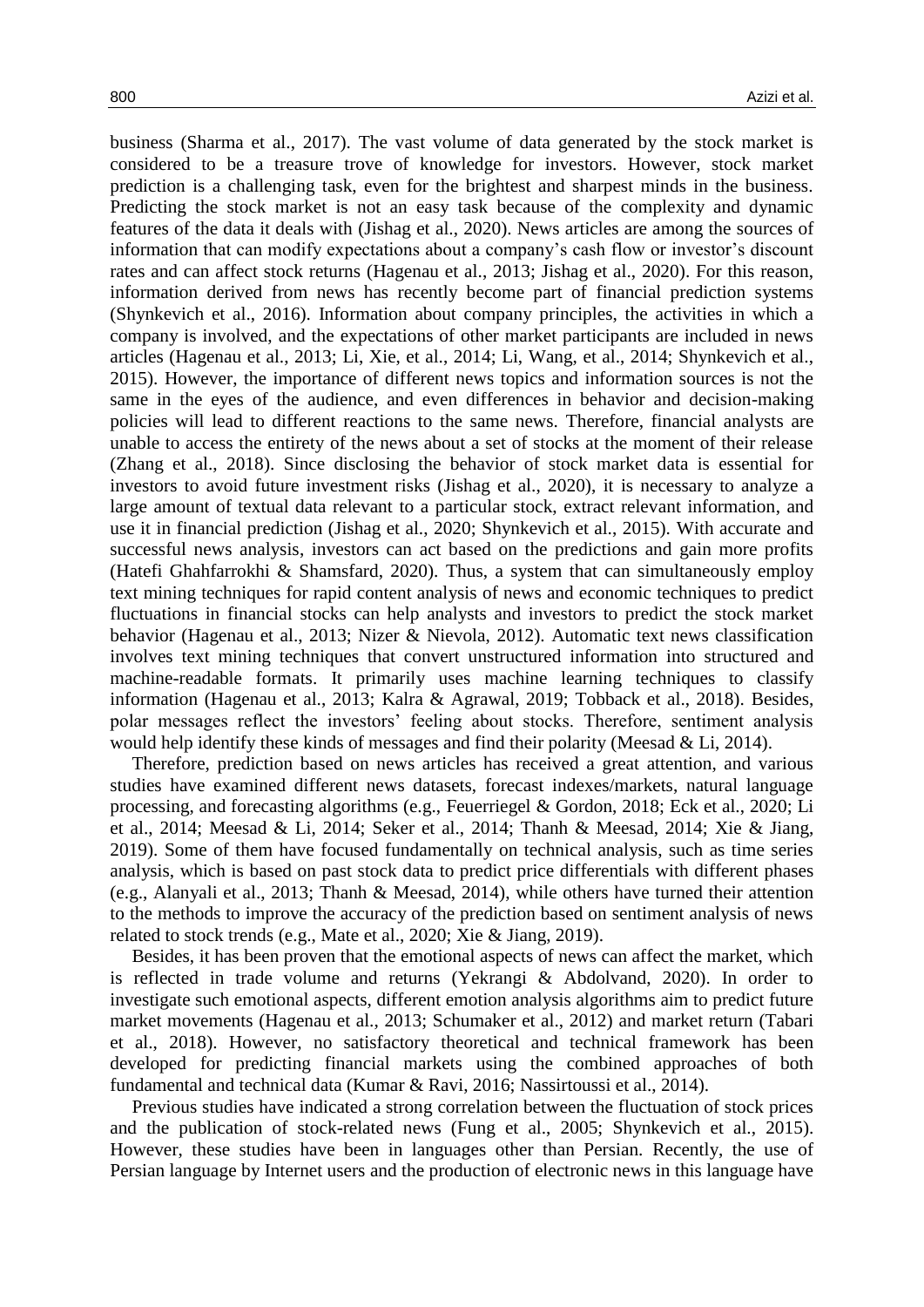increased significantly (Usage of content languages for websites, 2019). Persian content ranking is now among top 10 languages on the Internet, and the number of pages including Persian content on the Internet has reached the  $8<sup>th</sup>$  rank in 2019 (W3Techs, 2019). This growth demonstrates the popularity and expanding significance of this language on the World Wide Web. Moreover, as indicated by W3Techs website, Persian language has the third rank in fastest growing content languages on the Internet. In addition, despite sanctions, foreign investors are active in the Tehran stock market and recently, their desire to participate in the stock market and production sectors of Iran has increased. Therefore, the question that arises is that if text mining techniques can be useful in predicting the impact of the fundamental data of Persian news on stock prices changes.

Despite the impact of news on the stock returns as one of the fundamental factors effective on stock market, no study has examined the impact of Persian political and economic news on the returns of total stock index using text mining and sentiment analysis techniques. In fact, the study of Moazeni et al. (2014) is the only research on the impact of news on the stock exchange index in Iran. Accordingly, this paper attempts to bridge this gap by combining two different components: sentiment analysis on stock-related Persian news reports and historical data analysis.

The study is organized as follows. First, the literature is reviewed. Then, the research method and results of data analysis are explained. Finally, conclusions and suggestions for future research are explained.

## **Literature Review**

Stock market prediction is a way to understand the future fluctuations of a company's stock price (Jishag et al., 2020). Generally, two approaches are used to predict financial markets: the technical approach and the fundamental approach (Picasso et al., 2019). These approaches differ in their input data. Historical market data (such as the stock prices for a day, a week, and a month ago) are commonly used for technical analysis. Any other type of data from the country's economic structure, information, and news about the country, society, and company (e.g., inflation rates, trading volume, unemployment rates, and demand for a company's products) are used for fundamental analysis (Jishag et al., 2020). Fundamental data may also be extracted from numerical and structured sources, such as macroeconomic data, or regular financial reports of banks and government agencies (Cavalcante et al., 2016; Gunduz & Cataltepe, 2015; Li, Xie, et al., 2014; Nassirtoussi et al., 2014; Picasso et al., 2019; Tsai et al., 2011).

News contains information about the firm's fundamental principles and can change the behavior of the stock market (Li, Xie, et al., 2014; Li, Wang, et al., 2014). In addition, one of the factors that influence marketers' decisions is the news and its sentiments. Based on the Efficient-Market Hypothesis (EHM), market efficiency relies on the timely delivery of market information to investors and their timely response to this information (Fama, 1965). Emotions can also influence an individual's investment behavior and decisions (Zaleskiewicz & Traczyk, 2020). Since the structure of a language influences the way people convey their words to others, it is important to address this issue by using text mining and sentiment analysis techniques (Groth & Muntermann, 2011). Sentiment analysis is a new part of textual data analysis that combines language processing techniques and computational linguistics to identify and extract subjective terms and opinions from documents (Meesad & Li, 2014).Text mining is the process of extracting quality information from text documents using data mining techniques, statistics, information retrieval, machine learning, and computational linguistics (Pejić Bach et al., 2019; Tobback et al., 2018). Text mining converts unstructured information into machine-readable formats and mainly uses machine learning techniques to classify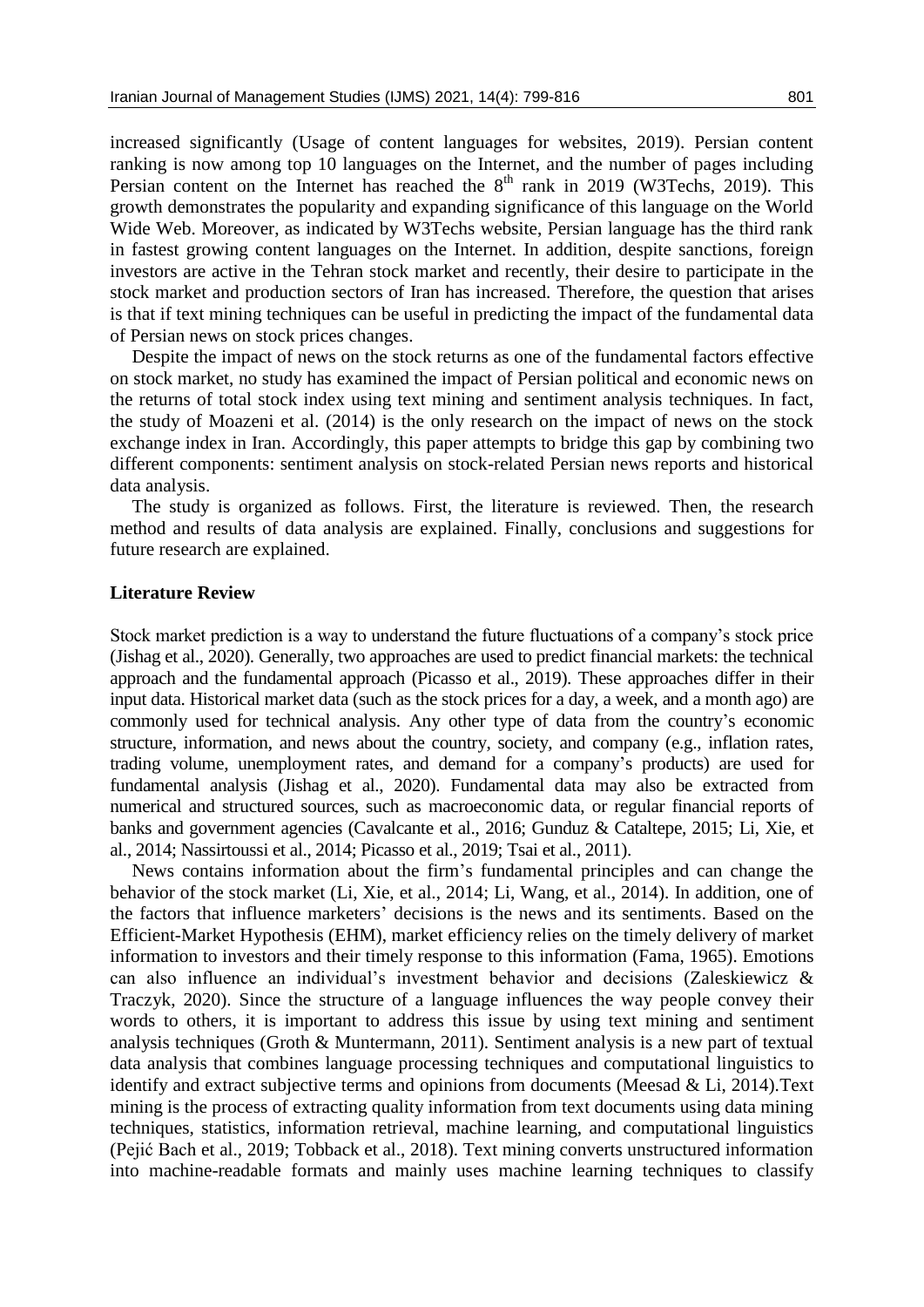information (Hagenau et al., 2013; Kalra & Agrawal, 2019; Pejić Bach et al., 2019), with one of its uses in the financial field being the stock market prediction (Kumar & Ravi, 2016). The application of text mining in financial forecasting includes FOREX rate prediction, stock market prediction, and hybrid prediction (Kumar & Ravi, 2016). Therefore, some researchers have used text mining mechanisms to analyze and classify financial news according to their content to help predict the future behavior of financial assets (Cavalcante et al., 2016). For example, Jishag et al. (2020) combined two components of sentiment analysis on news related to the stock market and historical data analysis to predict the trends in the stock market. Their proposed model had better prediction accuracy compared to other models.

The study by Mate et al. (2020) used sentiment analysis on stock market news to predict the changes in stock indices. They also used the output of sentiment analysis in machine learning algorithms to analyze the stock prices.

In another study, Hong (2020) proposed a prediction system based on the text mining method and stock market news. To respond to real-time stock market changes, it used LSTM and YTextMiner AI to reflect stock news in real time, and based on past-time series analysis data, found the closest situation to the time when the stock price had risen by mathematical calculation.

Eck et al. (2020) used financial news to predict the stock market performance. Their results indicated that support vector machines can deliver better results than other algorithms in predicting the stock market performance.

Lutz et al. (2020) developed a new machine learning approach to predict the sentence-level polarity labels in financial news. Their method used distributed text representations and multiinstance learning to transfer information from the document-level to the sentence-level. The proposed expert system could assist investors in their decision making and might help them in communicating their messages as intended.

In a similar study, Xie and Jiang (2019) used text mining and sentiment analysis in Chinese online financial news to predict the price trend of Chinese stocks and the stock price based on the support vector machine (SVM) algorithm. Their results indicated that the quality of news and the number of audiences have a significant effect on the source impact factor. In addition, for Chinese investors, traditional media has more influence than digital media.

In another study, Feuerriegel and Gordon (2018) used text mining and sentiment analysis techniques to study the impact of financial news on long-term stock market trends. They indicated the better performance of text-based models in predicting the stock trends as well as reducing the prediction errors.

Narayan and Bannigidadmath (2017) used a time series method to evaluate the impact of financial news on Islamic stock returns compared to non-Islamic (conventional) stocks. Their results indicated that financial news is effective on the prediction of some stocks. They also confirmed the better impact of positive words on both types of stock returns. Besides, they indicated that investing in Islamic stocks is more profitable than investing in conventional stock.

Weng et al. (2017) also presented an increasingly efficient smart business system by combining diverse online resources with temporal data and stock technical indicators. They used machine learning, decision tree, neural networks, and support vector machines as the basis of the inference engine. They also used AAPL (NASDAQ Apple) shares to evaluate the performance of their proposed system and indicated that diversifying the knowledge base by combining data from different sources can help improve the performance of specialized financial systems. Besides, the combination of online data sources with traditional technical indicators was found to provide greater predictive power than any of those sources alone. In another study, Shynkevich et al. (2016) examined the impact of financial news on stock prices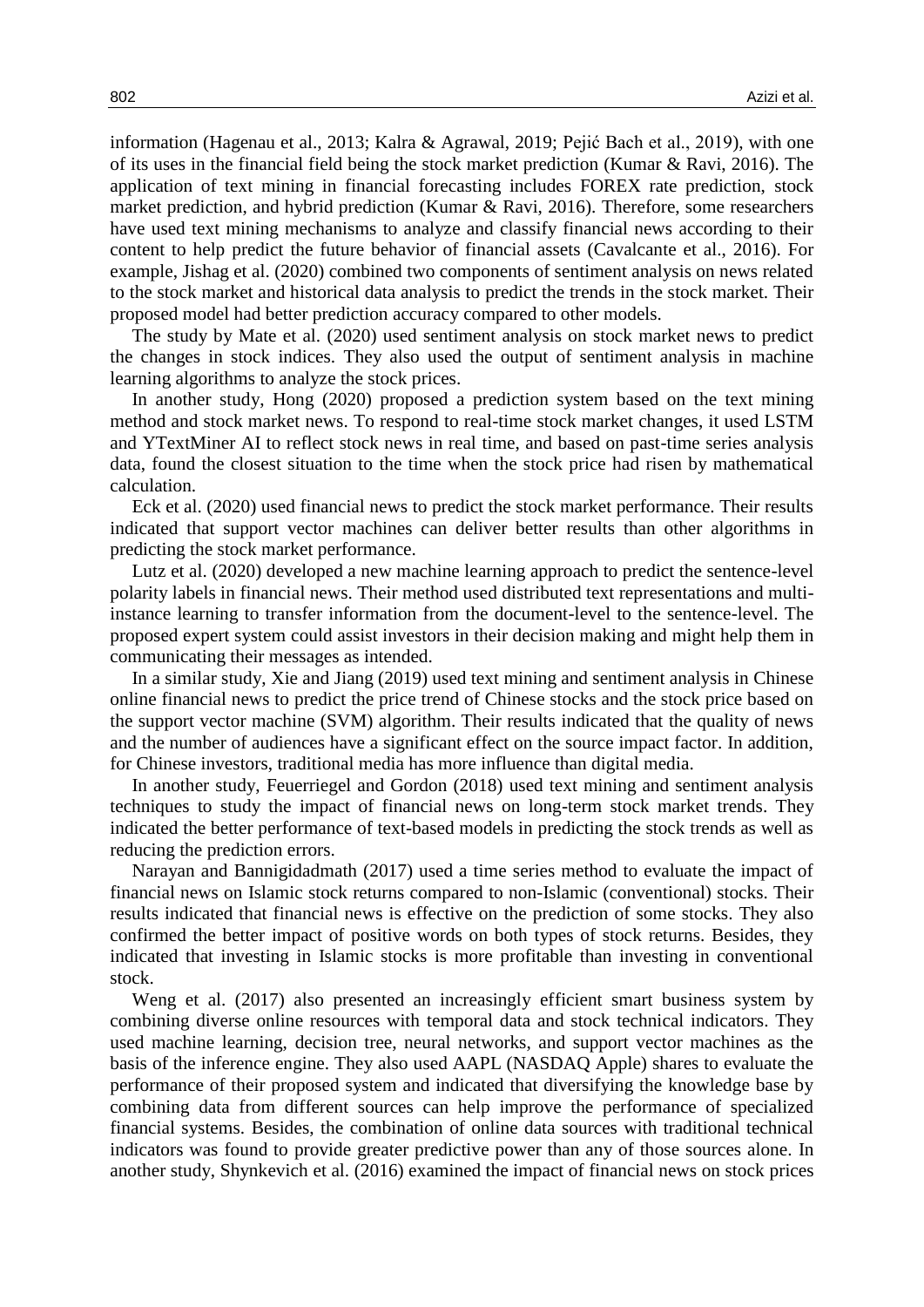to improve the financial prediction and to support investors and traders in the decisionmaking process. Their results indicated that the performance of prediction systems improves with the increasing number of stock-related newsgroups.

Gunduz and Cataltepe (2015) used the analysis of news articles and stock prices to predict future market movements. In their study, Turkish-language text mining techniques were used to convert news articles into feature vectors. The balanced mutual information (BMI) method was used to identify features more relevant to determining the market orientation. The Bayesian Navigation algorithm was also used to model feature vectors and stock prices as well as to predict future market movements.

Nassirtoussi et al. (2014) predicted the FOREX market using news headlines. They used a multilayer model to perform the semantic analysis of news phrases and the analysis of investors' feelings about the market, and to reduce the dimensions of the extracted attributes. Their results indicated that there is a relationship between news headlines, stock movements, and the FOREX market.

Thanh and Meesad (2014) used time series data analysis and text mining techniques to predict stock market trends. They also used the combination of Linear Support Vector Machine Weight and Support Vector Machine algorithms to increase the accuracy of prediction. Their results indicated that one-against-one method outperforms one-against-all method and its accuracy is higher.

In another study, Li, Wang, et al. (2014) examined the impact of media on the stock market by weighing news related to companies listed in the Chinese stock index. Their results indicated that investor exchange activities are influenced by fundamental information on the news.

The study of Seker et al. (2014) was based on one of the most widely published newspapers in Turkey that have special pages for economic news. In this study, SVM and the nearest neighbor to k algorithms were applied. The authors concluded that analyzing time series and examining its relationship with economic news would help understand the financial market power in Turkey.

Combining words and nouns instead of single words and using the SVM classifier, Hagenau et al. (2013) predicted stock prices based on contextual information in financial news. They indicated that using combinations of words and noun phrases improves models' accuracy.

Likewise, Nizer and Nievola (2012) used text mining techniques and the GARCH model to predict fluctuations in the stock market. They analyzed a model based on the content of Portuguese news about their companies' stocks and their impact on the Brazilian stock market.

Schumaker and Chen (2009) studied the impact of breaking financial news on stock market prediction using several different textual representations, including Bag of Words, Noun Phrases, and Named Entities. They indicated the better performance of Noun scheme in stock market prediction.

As our brief review here clarifies, most research in stock market prediction has relied on technical analysis, i.e., time series analysis based on the past stock data. In addition, despite the use of hybrid approaches derived from both fundamental and technical data, there is no good theoretical and technical framework for predicting financial markets based on the best available knowledge (Kumar & Ravi, 2016; Nassirtoussi et al., 2014). In addition, studies show that no research has been conducted in Iran so far about the impact of political and economic news on stock index returns through text mining techniques, especially on Persian news. Therefore, in this study, the effect of Persian news on total stock indexes was investigated using text mining and sentiment analysis techniques. For this purpose, the stock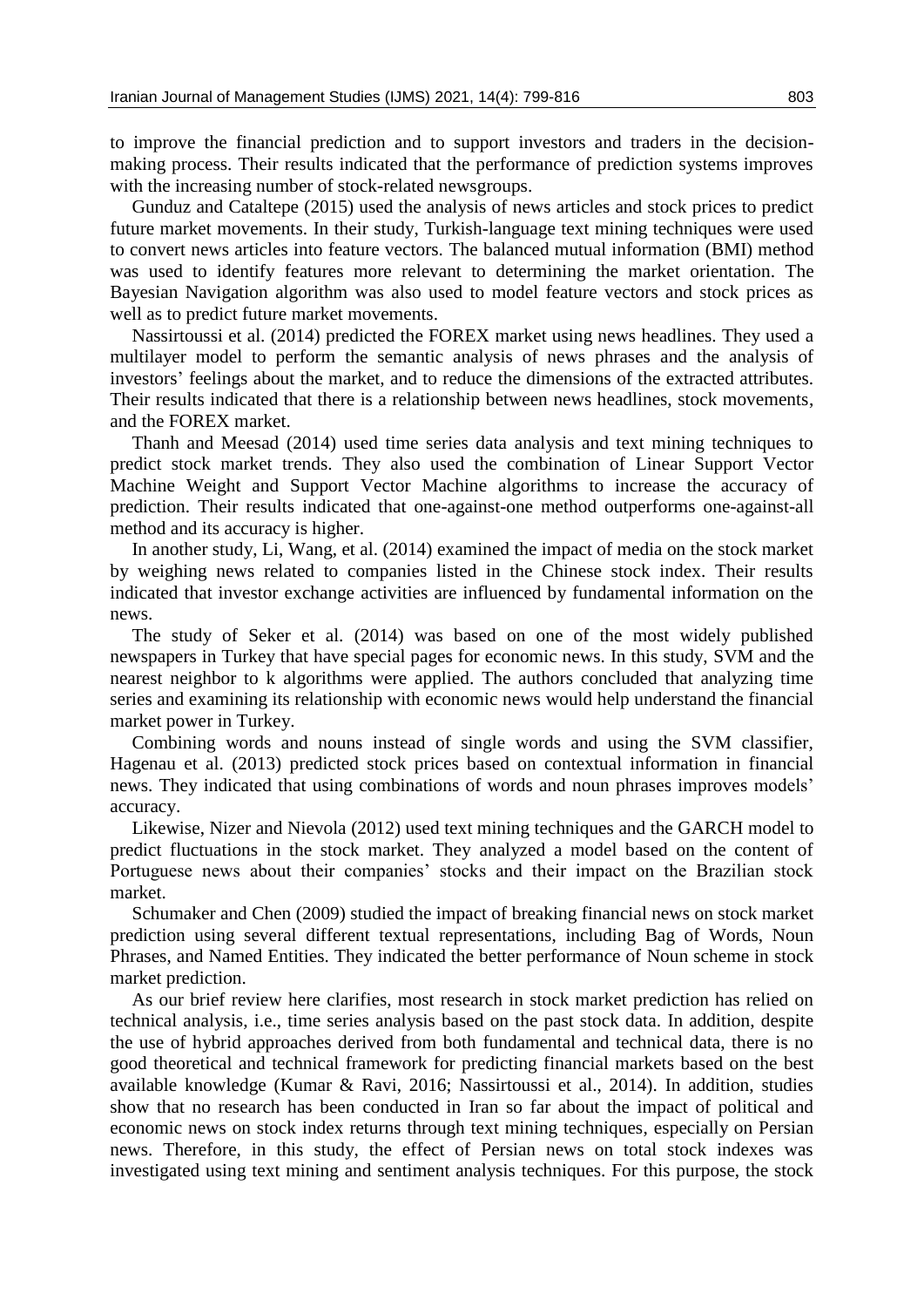index values were first collected from the Tehran Stock Exchange and the news published during the related period was collected from a news database. Then, the semantic load of news sentences was determined using text mining and sentiments analysis techniques, and the news was classified into positive and negative categories using machine learning algorithms.

# **Methodology**

This study aimed to investigate the impact of news Tehran Stock Exchange trend using text mining approaches. Similar to the studies of Jishag et al. (2020), Xie and Jiang (2019), Feuerriegel and Gordon (2018), Ritesh et al., (2017), Shynkevich et al., (2015), Gunduz and Cataltepe (2015), Meesad and Li (2014), Li, Wang, et al. (2014), Seker et al. (2014), Hagenau et al. (2013), Schumaker et al. (2012), and Schumaker and Chen (2009), this study consisted of two parts, namely sentiment analysis and historical data analysis. To this end, first the semantic loads of news headlines were analyzed using text mining and sentiment analysis techniques. In this study the impact of only one news source was used. The advantage of choosing a particular web domain is that all articles have the same structure. This makes the process of data clearing much easier than extracting data from different sources (Ritesh et al., 2017). In addition, only the impact of news headlines on the overall index was examined, because using news headlines instead of news text and focusing on one type of news instead of different types of news reduces data confusion (Nassirtoussi et al., 2014). After news preparation, news were preprocessed through the tokenization, removing prepositions, removing stop words, and stemming to convert them into a structured form. These steps were widely used in previous studies such as Feuerriegel and Gordon (2018), Meesad and Li (2014), and Nizer and Nievola (2012). Next, the output file from the preprocessing phase was used to determine the semantic load of the words and finally to label the news headlines. This was similar to the studies of Jishag et al. (2020), Xie and Jiang (2019), Feuerriegel and Gordon (2018), Ritesh et al., (2017), Shynkevich et al., (2015), Gunduz and Cataltepe (2015), Meesad and Li (2014), Li, Wang, et al. (2014), Seker et al. (2014), Hagenau et al. (2013), Schumaker et al. (2012), and Schumaker and Chen (2009). Then, the method of the number of repetitions of words in the sentence that had been used in the study of Raschka and Mirjalili (2017) was used for text representation, and the data was prepared for modeling.

After preparing the data, the news was classified into positive and negative categories using machine learning algorithms including Support Vector Machine (SVM), Naive Bayesian (NB), and K-Nearest Neighbor (KNN), similar to the method previously adopted by Meesad and Li (2014), Hagenau et al. (2013), Jishag et al. (2020), and Groth and Muntermann (2011) to identify patterns in the textual data. Then, the logistic regression was used to evaluate the relationship between news and stock index and its accuracy (Huang & Liu, 2020). Logistic regression is the most widely used type of regression in the industry, and is used to find the probability of successful and unsuccessful events (Dutta et al., 2012).

In order to evaluate the results of each algorithm, the confusion matrix and its derived criteria including accuracy, precision, recall, and F-measure were used (Meesad & Li, 2014). The confusion matrix has been widely used to evaluate text mining and sentiment analysis approaches (Nassirtoussi et al., 2014).

The Python programming language and its libraries were used to implement the research phases. Python is an interpretive, high-level, object-oriented, and open-source language that can be used to solve and implement many problems, including data science issues (Terra, 2021). Figure 1 indicates the research framework of the study.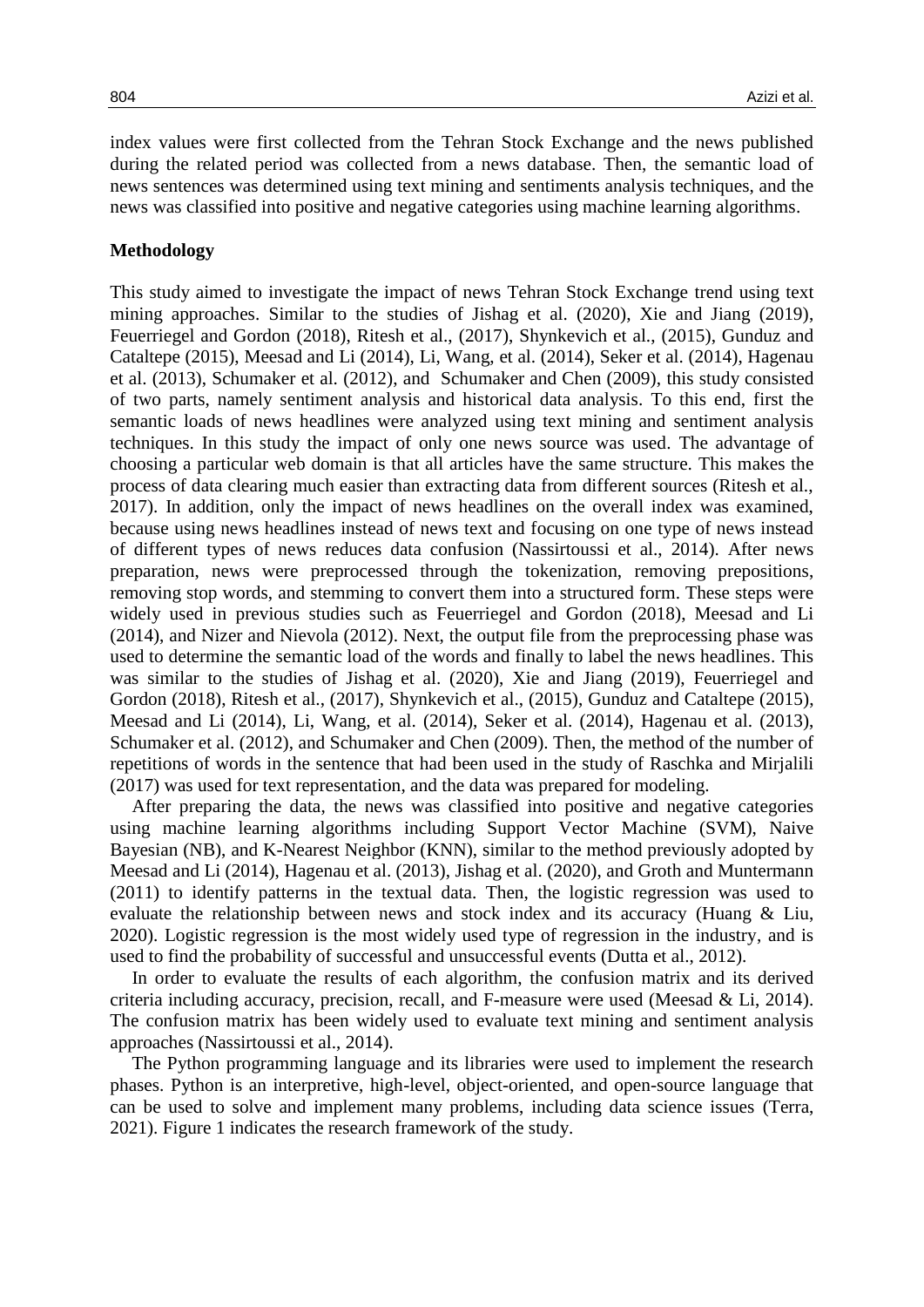

#### **Data Analysis**

#### *News Preparation and Preprocessing*

In this part, the news was analyzed and classified as either positive or negative. To do so, several data preprocessing methods were performed on news, which are explained in the following lines.

This research focused on the prediction of Tehran's stock index over a six month period from September 2017 to April 2018. The moment stock index data were obtained from the Tehran Stock Exchange, including the index value and the time of its registration. In addition, news headlines from the Economics website (https://www.eghtesadonline.com), including the date and time of the news release, were collected using crawling methods in the Python programming environment. For this purpose, the Scrapy library and the parsing method were connected to the site server and according to the CSS selectors, the news headlines and their publication time were collected. The Scrapy module is an open-source module for extracting information from websites through web crawling. It can also extract data through web services programming interfaces (Scrapy, 2019). The extracted news data contained 67,000 news headlines along with the date and time of their publication.

As text is unstructured data, preprocessing is required to convert unstructured text data into a structured form (Meesad & Li, 2014). This was done through the following steps (adapted from Feuerriegel & Gordon, 2018).

**Tokenization:** Since the main data were text type, at the preprocessing phase, the news headlines were first broken into their constituent tokens through the Hazm library and the word tokenize method. The Hazm library was used for processing the Persian language in Python. This module has functions for text processing, classification, tokenization, rooting, tagging, parsing, and semantic reasoning (Hazm, 2019).

**Removal of Prepositions:** in this step, using regular expression and sub-method as well as string function and punctuation method, punctuation marks such as semicolons, question marks, exclamation marks, etc., were cleared from the document.

**Removal of stop words:** stop words are used frequently in a monolingual language and usually have no significant meaning (Meesad & Li, 2014; Nizer & Nievola, 2012). Therefore, these words were removed before further processing to be able to do more classification tasks.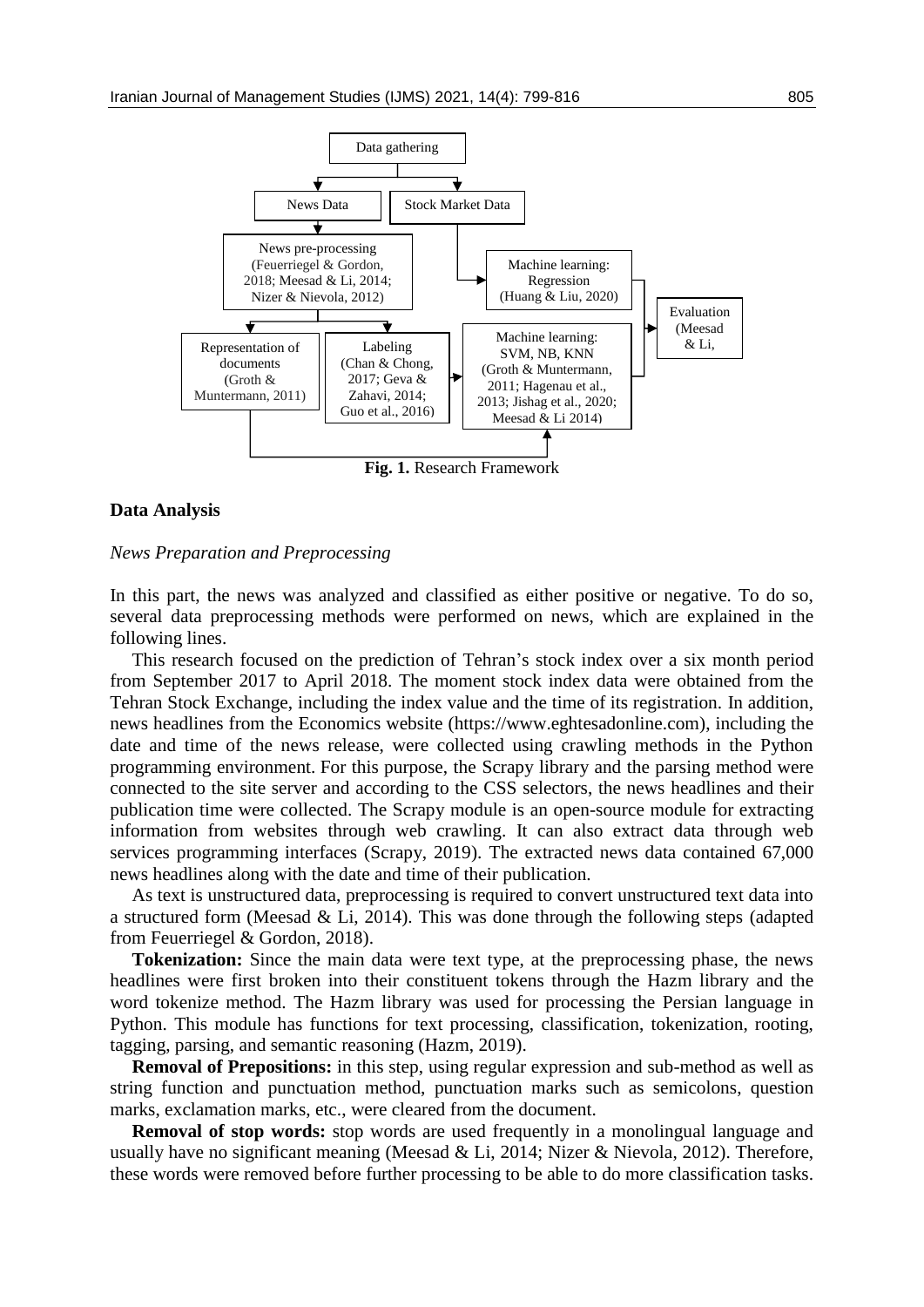To this end, the stop words file in the Hazm library was used. Finally, the roots of the verbs as well as bin words were identified using the Hazm library and the *st* function.

**Stemming:** some words may have the same meaning, but only the feature is different. In machine learning, it is better not to have similar features (Meesad  $&$  Li, 2014). Therefore, stemming the tokens to their root type was done.

Table 1 indicates the examples of the text preprocessing.

|                                                                                                                                                                                           | <b>Pre-Processing</b>                                                                                                                                                                           |                                                                                                                                                    |                                                                                                                                    |                                                                                                                        |  |
|-------------------------------------------------------------------------------------------------------------------------------------------------------------------------------------------|-------------------------------------------------------------------------------------------------------------------------------------------------------------------------------------------------|----------------------------------------------------------------------------------------------------------------------------------------------------|------------------------------------------------------------------------------------------------------------------------------------|------------------------------------------------------------------------------------------------------------------------|--|
| News header before pre-<br>processing                                                                                                                                                     | <b>Tokenization</b>                                                                                                                                                                             | <b>Remove</b><br>prepositions                                                                                                                      | <b>Remove stop words</b>                                                                                                           | <b>Stemming:</b>                                                                                                       |  |
| ترامپ، با تـأخیر پیـروزی پـوتین را تبریـک<br>گفت.<br>Trump, said congratulation to<br>Putin on his victory with delay.                                                                    | ترامپ، با تــاخير پيــروزي<br>پوتین را تبریک گفت.<br>Trump,<br>said<br>congratulation to<br>Putin on<br>His victory with<br>delay.                                                              | ترامپ با تاخیر پیروزی پوتین<br>  را تبریک گفت<br>Said<br>Trump<br>congratulation Putin<br>on his victory with<br>delay                             | ترامپ تاخیر پیروزی پــوتین<br>  تبريک گفتن<br>Trump<br>Say<br>Congratulation Putin<br><b>Victory Delay</b>                         | ترامپ تـاخير پيــروز<br>پوتين تبريک گفتن<br>Trump<br>Say<br>Congratulation<br>Putin<br><b>Victorious</b><br>Delay      |  |
| فعالیت رییس سـازمان برنامـه و بودجـه، تـا<br>لحظات پایانی سال+عکس<br>Activities of the<br>head of<br>and<br><b>Budget</b><br>Planning<br>Organization, until the end of<br>$year + photo$ | فعايــت ريــيس ســازمان<br>برنامه و بودجه، تا لحظات<br>پایانی سال + عکس<br>Activities of The<br>Head of Planning<br><b>Budget</b><br>and<br>Organization,<br>until The End of<br>$Year + photo$ | فعاليت رييس سـازمان برنامــه<br>وبودجـه تـالحظـات پايـانى<br>سال عکس<br>Activities<br>head<br>Planning and Budget<br>Organization<br>Year<br>photo | فعاليت رييس سازمان برنامـه<br>بودجه عكس<br><b>Activities</b><br>head<br>Planning<br><b>Budget</b><br>Organization<br>Year<br>photo | فعال ريـيس سـازمان<br>برنامه بودجه عكس<br>Active<br>head<br>Planning<br><b>Budget</b><br>Organization<br>Year photo    |  |
| ايران در اعتراض به اظهارات اردوغــان، ســفير<br>تركيه را احضار كرد.<br>Turkish<br><b>Iran</b><br>summons<br>ambassador<br>Erdogan's<br>over<br>remarks.                                   | ايسران در اعتسراض بسه<br>اظهارات اردوغـان، سـفير<br>تركيه را احضار كرد.<br><b>Summons</b><br><b>Iran</b><br>Turkish<br>Ambassador over<br>Erdogan's<br>Remarks.                                 | ایران در اعتراض به اظهارات<br>اردوغان سفير تركيه را احضـار<br>ک د<br>Iran<br><b>Summons</b><br>Turkish Ambassador<br>Erdogan<br>over<br>Remarks    | ايسران اعتسراض اظهسارات<br>اردوغان سفير تركيـه احضـار<br>کړ د<br>Iran<br>summons<br>Turkish ambassador<br>Erdogan remarks          | ايران اعتراض اظهار<br>اردوغان سفير تركيـه<br>احضار کرد<br>Iran<br>summon<br>Turkish<br>ambassador<br>Erdogan<br>remark |  |

| Table 1. Examples of Text Pre-Processing |  |  |
|------------------------------------------|--|--|
|------------------------------------------|--|--|

#### *Sentiment Analysis and Data Labeling*

In this step, the output file from the preprocessing phase was used to determine the semantic load of the words and finally to label the news headlines, similar to the studies of Jishag et al. (2020), Xie and Jiang (2019), Feuerriegel and Gordon (2018), Ritesh et al. (2017), Shynkevich et al. (2015), Gunduz and Cataltepe (2015), Meesad and Li (2014), Li, Wang, et al. (2014), Seker et al. (2014), Hagenau et al. (2013), Schumaker et al. (2012), and Schumaker and Chen (2009). For this purpose, each of the extracted tokens from the previous step was first assigned a semantic load in the numerical range from -1 to +1 by the polyglot library. Polyglot has a polarization lexicon for 136 languages. The polarity of words consists of three degrees: +1 for positive words, -1 for negative words, and zero for neutral words. The polarity package was used to check the polarity of a word (Polyglot, 2019). Then, the semantic load of each sentence was determined using the sum of the semantic load of the constituent tokens (Chan & Chong, 2017; Geva & Zahavi, 2014; Guo et al., 2016).

To this end, first the sentences were split to smaller units (words) and then the polarity of each word was determined. The labels 1, 0, and -1 were assigned to positive, neutral and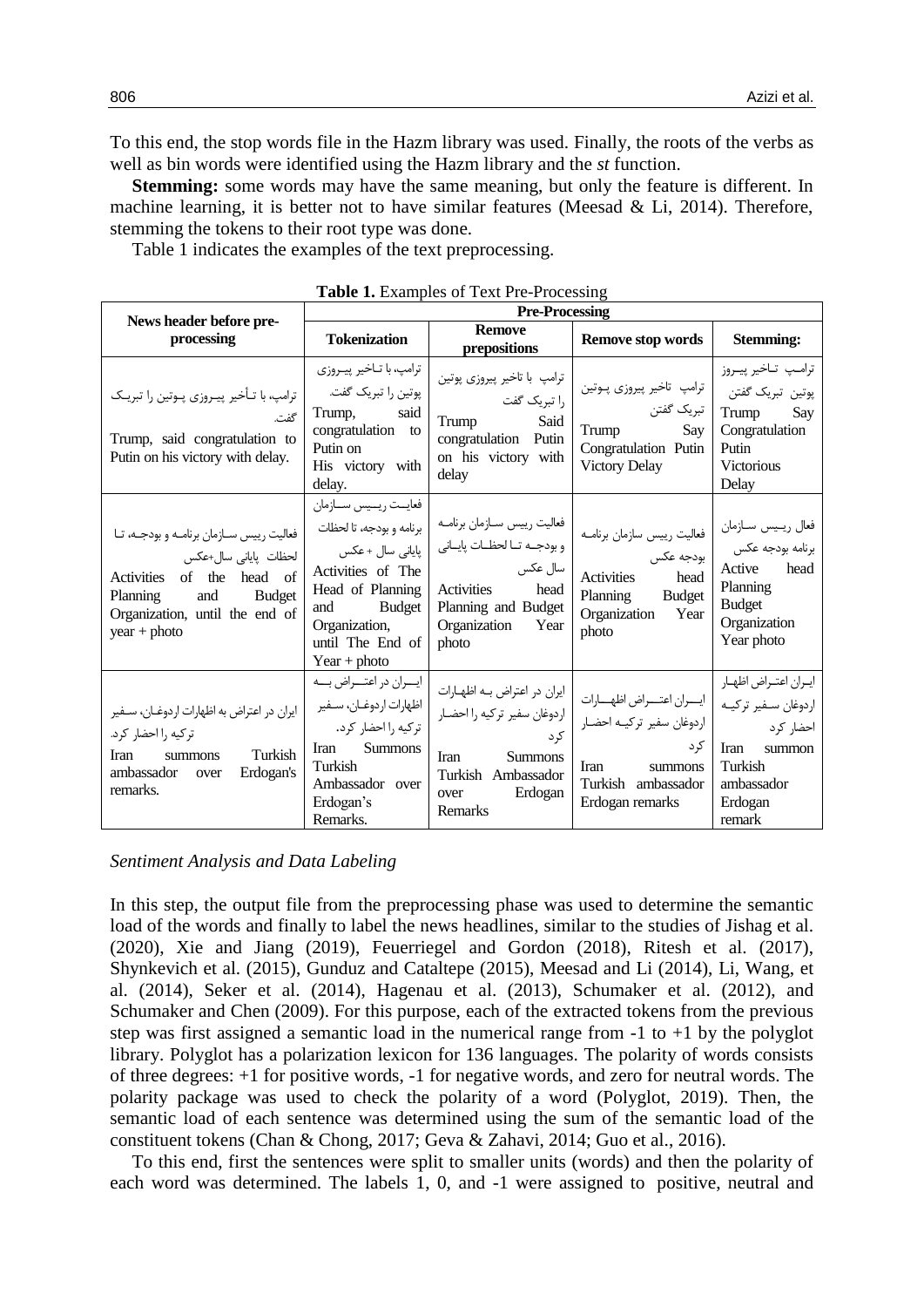negative sentiments respectively. If in a news headline the number of tokens with negative semantic load of -1 be more than the number of tokens with semantic load of +1, the news headline's semantic load is equal to the total negative semantic load. This way, the semantic load of news headlines was determined, and a 0 or 1 label was assigned to each sentence. Label 1 indicates a positive semantic load and label 0 indicates a negative semantic load. If the semantic load of a sentence equals zero, the corresponding sentence will be deleted at this stage (Chan & Chong, 2017; Guo et al., 2016).

The semantic load of the financial words was also examined. Thus, if the news headline contained a word with a positive (or negative) financial load, this financial load would be added (or subtracted) to the calculated result, and the final label of sentences could be calculated by considering these words. Figure 2 indicates the polarity distribution between classes, which states the positive and negative values.

For example, the polarity of the sentence "ترامپ ، با تاخیر پیروزی پوتین را تبریک گفت " said congratulation to Putin on his victory with delay.) is indicated in table in Table 2, and its sentiment analysis pseudo code is as follows:

| from __future__ import unicode_literals                                                               |
|-------------------------------------------------------------------------------------------------------|
| from hazm import POSTagger, Chunker                                                                   |
| from hazm import word_tokenize                                                                        |
| from polyglot.text import Text                                                                        |
| $tagger = POSTager (model = /home/mrrobot/Documents/resources/postagger.model')$                      |
| tagged = tagger.tag(word_tokenize('گفت تبریک یوتین پیروز تاخیر ترامپ')                                |
| print(tagged)                                                                                         |
| [('v', 'c'خير', 'N'), ('تاخير', 'Ne'), ('ييروز', 'AJe'), ('يوتين', 'N'), ('تاخير', 'N'), ('تافير', 'N |
| ('گفت تبریک یوتین پیروز تاخیر ترامپ')text = Text                                                      |
| print("{:<16}{}".format("Word", "Polarity")+"\n"+"-"*30)                                              |
| for w in text words:                                                                                  |
| $print("{\div}2]^$ . format(w, w.polarity))                                                           |

| Table 2. The Polarity of the Example Sentence |                 |  |  |  |
|-----------------------------------------------|-----------------|--|--|--|
| Word                                          | <b>Polarity</b> |  |  |  |
| ترامپ (Trump)                                 |                 |  |  |  |
| تاخیر (delay)                                 | $-1$            |  |  |  |
| ییروز (Victorious)                            | 1               |  |  |  |
| یوتین (Putin)                                 | 0               |  |  |  |
| تبریک (congratulation)                        | 1               |  |  |  |
| گفتن (say)                                    | 0               |  |  |  |



**Fig. 2.** Polarity Distribution between Classes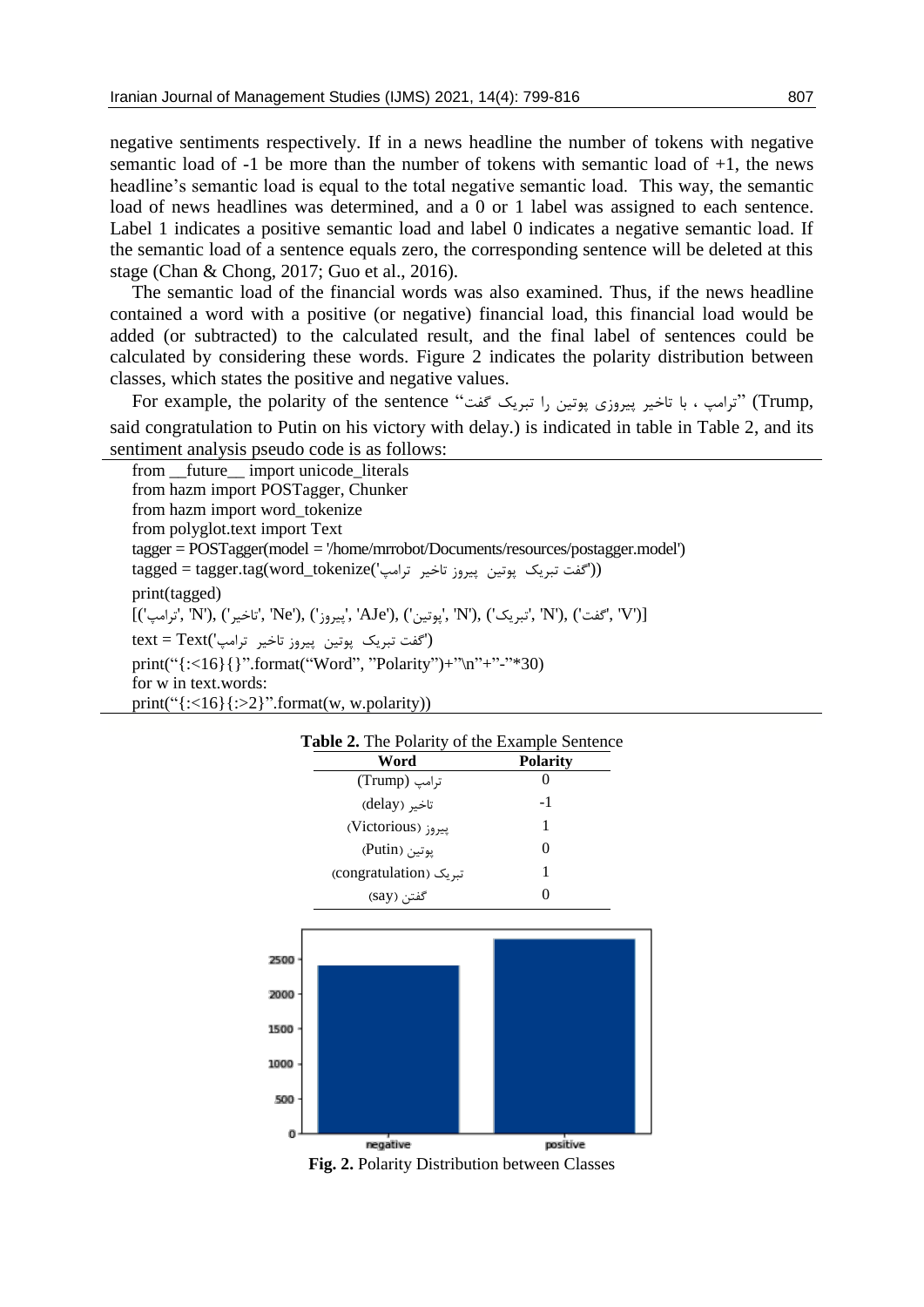## **II. Historical Data Analysis**

### **Textual Representation**

In this step, news articles were represented in machine-friendly form. To this end, the stock trend was processed and a graph predicting the upcoming market trend was modeled. To do so, the method of the number of repetitions of words in the sentence that has been used in the study of Raschka and Mirjalili (2017) was used for text representation. In this method, an integer was assigned to the words with lower repetitions. Moreover, the zero value was added to the beginning or end of the words to make their length equal to the classification algorithm (Raschka & Mirjalili, 2017). In this technique, harmony of words was completely ignored (Shynkevich et al., 2015). Finally, the data were prepared for modeling.

#### *Modeling and Model Evaluation*

At this phase, common machine learning algorithms, such as SVM, KNN, and NB, were used to categorize news into positive and negative categories. To do this, the stock price reactions caused by news events were transformed to a binary measure, i.e., 0 for negative price effect and 1 for positive price effect (Hagenau et al., 2013). According to the previous studies, SVM is the best machine learning method for text classification tasks (Forman, 2003; Hagenau et al., 2013). When using SVM to financial forecast, the most important thing to consider is the choice of kernel function. The kernel function is a linear separator based on the internal multiplication of vectors. Since the dynamics of the financial time series are highly nonlinear, using nonlinear kernel functions can perform better than linear kernels. In this study, in the SVM classification algorithm, the Radial Basis Function (RBF) kernel was used. RBF is a real value function whose value depends only on the distance from the source (Sharma et al., 2017; Weng et al., 2017). In addition, the polynomial NB classifier was used because it performs better when the text is represented by the number of words occurring and classifying them accordingly (Kavuluru et al., 2013). Although the number of neighbors in the KNN classifier is 5, due to the better results of classification with 7 neighbors, in this study 7 neighbors were used.

Data segmentation for training and testing was done with three types of segmentation: 30– 70, 20–80, and 10–90, to allow the comparison and selection of the best segmentation. The results of data segmentation are presented in Table 3. As the results indicate, the best datasplitting ratio is 10–90.

| Data Split Ratio | <b>Criterion /Classifier</b> | <b>SVM</b> | <b>KNN</b> | <b>NB</b> |
|------------------|------------------------------|------------|------------|-----------|
|                  | Accuracy                     | 0.840      | 0.513      | 0.840     |
|                  | Precision                    | 0.810      | 0.573      | 0.522     |
| $30 - 70$        | Recall                       | 0.892      | 0.578      | 0.526     |
|                  | F-Measure                    | 0.822      | 0.573      | 0.514     |
|                  | Accuracy                     | 0.894      | 0.824      | 0.894     |
|                  | Precision                    | 0.868      | 0.848      | 0.868     |
| $20 - 80$        | Recall                       | 0.925      | 0.911      | 0.925     |
|                  | F-Measure                    | 0.883      | 0.874      | 0.883     |
|                  | Accuracy                     | 0.917      | 0.924      | 0.924     |
|                  | Precision                    | 0.901      | 0.911      | 0.911     |
| $10 - 90$        | Recall                       | 0.937      | 0.942      | 0.942     |
|                  | F-Measure                    | 0.912      | 0.920      | 0.920     |

**Table 3.** The Accuracy of the Classifiers with Different Split Ratios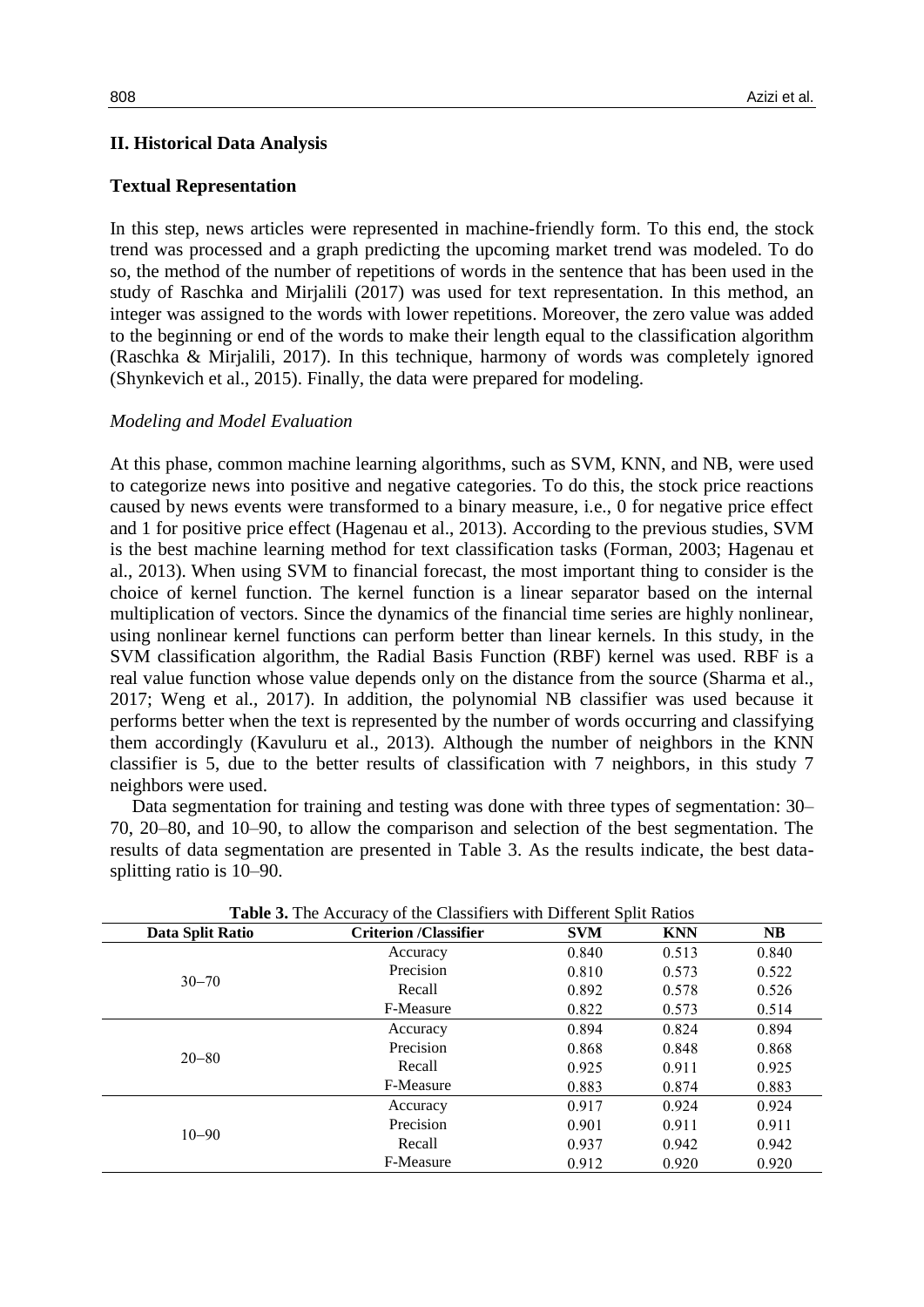#### *Logistic Regression*

At this point, the extracted labels and index numerical data were given as inputs to the logistic regression algorithm to investigate the impact of the news on the total index. In logistic regression, the dependent variable (X) is the numerical data of stock index and the independent variable (Y) is the label extracted from contextual data. The maximum impact of news on market data is in the 20-minute timeframe (Nuij et al., 2014). Therefore, the impact of each news item on the index was investigated for only 20 minutes. The news on holidays were ignored in this study. In addition, given that the stock exchange market in Iran is active from 9 am to 12:30 pm, the news released on hours when the stock market is inactive (which includes 12:30 am to 9 am of the next day) is effective in the index value at the beginning of each exchanging day. Therefore, the impact of the news on this study was only examined on the 9:00 a.m. index. As the index value of each working day was available for every 5-minute, there were 43 stock index values per working day. Therefore, the output of the labels extracted during the labeling phase was calculated for 5 min intervals from 9:00 to 12:30. For the period when the market is closed, i.e., from 12:30 to 9:00 the following day, the outcome of the published news was calculated along with its effect on the stock index at 9:00 the next day. This way, there were 43 values for the index and 43 values for the semantic load of the news releases each day. The impact of these two was examined by logistic regression. Table 4 indicates an example of stock index values in 5-minute intervals.

| Date       | <b>Index</b> | 5 minute interval | The final index value |
|------------|--------------|-------------------|-----------------------|
|            |              | 09:00             | 85.832                |
|            |              | 09:05             | 85.873                |
|            |              | 09:10             | 85.867                |
|            |              | 09:15             | 85.829                |
|            |              | 09:20             | 85.832                |
|            |              | 09:25             | 85.822                |
| 2017-09-23 | Total index  | 09:30             | 85.824                |
|            |              | 09:35             | 85.819                |
|            |              | 09:40             | 85.816                |
|            |              | 09:45             | 85.812                |
|            |              | 09:50             | 85.814                |
|            |              | 09:55             | 85.813                |
|            |              | 10:00             | 85.806                |

**Table 4.** An Example of Stock Index Values in 5 Minutes Intervals

In the logistic regression, Python's default values were used, except for one variable called solver, which was set to liblinear by default, but only for small datasets. Therefore, the value of this variable was changed to lbfgs. In addition, the multi\_class parameter was set to ovr, because it is ideal for binary classification problems. In logistic regression, all three types of split ratios, i.e., 30–70, 20–80, and 10–90, were performed. The results are shown in Table 5. As Table 5 indicates, the best accuracy for logistic regression was obtained in the 20–80 modes.

| <b>Split Ratio</b> | <b>Criterion</b> | <b>Results</b> |
|--------------------|------------------|----------------|
|                    | Accuracy         | 0.542          |
| $30 - 70$          | Precision        | 0.500          |
|                    | Recall           | 0.271          |
|                    | F-Measure        | 0.351          |
|                    | Accuracy         | 0.549          |
| $20 - 80$          | Precision        | 0.500          |
|                    | Recall           | 0.275          |
|                    | F-Measure        | 0.355          |
|                    | Accuracy         | 0.526          |
| $10 - 90$          | Precision        | 0.500          |
|                    | Recall           | 0.263          |
|                    | F-Measure        | 0.345          |

**Table 5.** Results of Logistic Regression with Different Split Ratios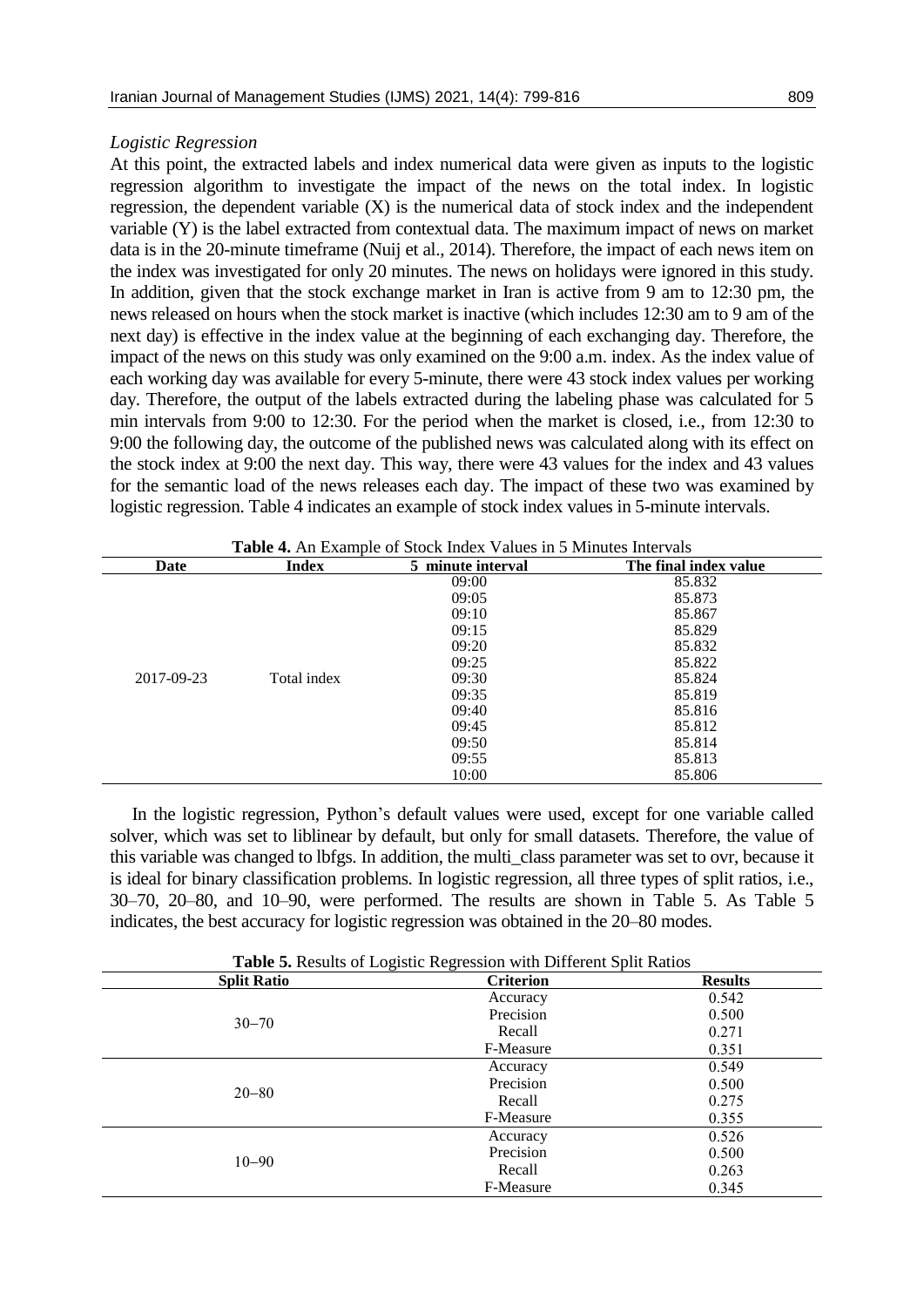# *Evaluation*

In order to evaluate the results of each of the algorithms, the criteria extracted from the confusion matrix, including accuracy, precision, and F-measurement were used. The results of each algorithm evaluation are presented in Table 6. As Table 6 indicates, the classification accuracy of the logistic regression is 52%, meaning that 52% of samples were correctly classified. The precision is 50%, i.e., there was a 50% probability that the documents with a positive label were classified correctly. The recall is 26%, and there may be more positive samples. As the results indicate, the accuracy of the regression and other evaluation criteria for this algorithm is 52.2%, which is significant, because the prediction accuracy of stock price after a news release is rarely more than 58% (Hagenau et al., 2013).

| <b>Model</b> |   | P        | N   | <b>Accuracy</b> | <b>Thore</b> of Comparison of the Evaluation Results of the <i>explose engormants</i><br><b>Precision</b> | Recall | <b>F-Measure</b> |
|--------------|---|----------|-----|-----------------|-----------------------------------------------------------------------------------------------------------|--------|------------------|
| <b>SVM</b>   | P | 1416     |     | 0.917           | 0.901                                                                                                     | 0.937  | 0.912            |
|              | N | 204      | 827 |                 |                                                                                                           |        |                  |
| NB           | P | 1020     | 396 | 0.917           | 0.901                                                                                                     | 0.937  | 0.912            |
|              | N | 695      | 336 |                 |                                                                                                           |        |                  |
| <b>KNN</b>   | P | 997      | 419 | 0.917           | 0.901                                                                                                     | 0.937  | 0.912            |
|              | N | 547      | 484 |                 |                                                                                                           |        |                  |
| Logistic     | P | $\theta$ | 498 | 0.522           | 0.500                                                                                                     | 0.261  | 0.343            |
| Regression   | N | 0        | 543 |                 |                                                                                                           |        |                  |

**Table 6.** Comparison of the Evaluation Results of the Applied Algorithms

## **Discussion and Conclusions**

Stock market is an essential part of rapidly emerging economies. Therefore, this study analyzed the impact of Persian news on stock prices by proposing a novel stock market prediction model. In this study, the semantic load of news sentences was determined using text mining techniques. In addition, the news was categorized into positive and negative categories using machine learning algorithms including SVM, NB, and KNN, which were given the best accuracy by dividing the data into 10-90 for training and test. Finally, the relationship between news and stock index was evaluated using logistic regression. A potential advantage of the proposed model is the possibility of detecting market movements that are too complex for humans to identify.

Because the structure of a language is effective on the way people interpret their words to others, using text mining and sentiments analysis techniques would help to address this subject (Groth & Muntermann, 2011). Such techniques not only can reflect the trend of public sentiments in the media, but also create clues to analyze the potential impact of these trends and reduce the risk of trading in volatile financial markets (Schumaker & Chen, 2009; Tsai et al., 2011).

According to the efficient market hypothesis (EMH) (Fama, 1965) and random walk theory (RW) (Bachelier & Cootner, 1964), stock prices cannot be predicted, because instead of existing/past prices, they are driven by news. Thus, stock prices in the market follow a random course and its forecast accuracy cannot be more than 50% (Bollen et al., 2011). However, the accuracy of the proposed model was 52.2%, a number that shows the good accuracy of the model. Therefore, based on the results, the hybrid feature selection method improves the accuracy of the stock trend prediction, and the model can provide a reference point for the stock investment and help with the prediction of the trend of stock price change in a period of time after news happens so as to guide investors to make correct investment decisions.

This study combined technical data with unstructured data, which is a main innovation of this study. Technical indicators are useful tools that indicate the real market situation. Using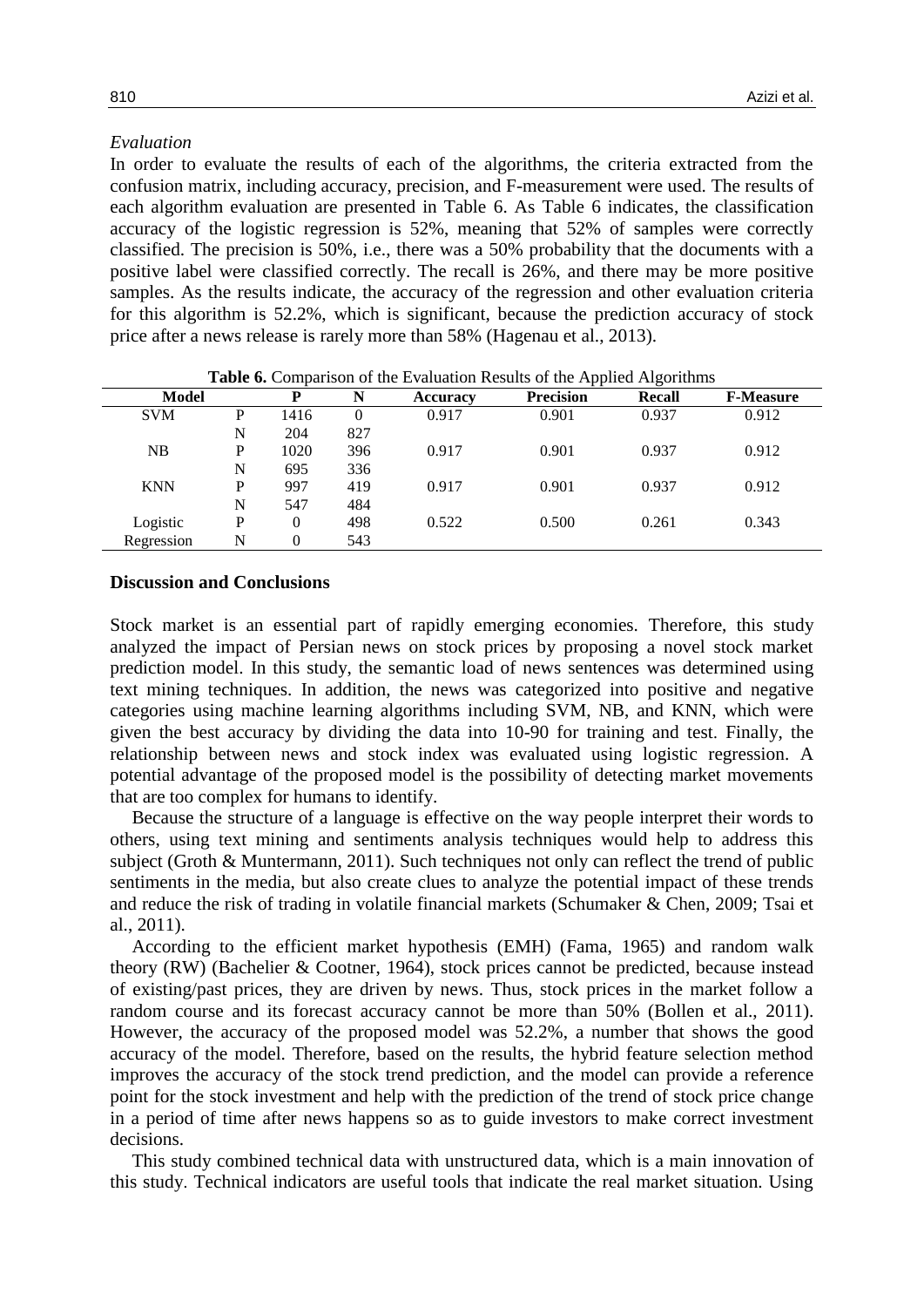the values of the technical indicators before and after the news release can be more useful than using net prices.

In addition, this study used text mining techniques as well as unstructured fundamental data to analyze the impact of Persian news on stock returns. This was done for the first time in the Persian language and is another innovation of this study. The proposed text mining approach supports decision making in financial markets and therefore has many consequences for management and individuals. The machine learning framework (i.e., SVM) used in this study contributes to automated trading in financial markets, and helps managers make profitable investment decisions as well. Given the popularity of the exchange-traded funds as a massive investment tool for private households, the method used in this study also can help this group of stakeholders in stock market trend prediction and their investment decision making.

The results of the study indicated the strong relation between the sentiment analysis report of the stock and the historical stock market trend. Besides, the study proved the relationship between economic news and stock prices, and indicated that stock trends can be predicted using news articles and previous price history. Government-related economic news is always important for the investors because they indicate the strength or weakness of the economy, the consumer, and the key sectors of the industry. Therefore, analyzing these kinds of news can help investors with their decisions about investment in the stock market. Therefore, the study adds to the literature on the prediction of stock market returns by automating the classification of political and economic news articles, using text mining and sentiment analysis techniques. In addition, it helps decision makers and investors discover the news that has the greatest impact on stock market trends. The results of the study are compatible with previous studies that have indicated the strong relationship between stock news and changes in stock prices and stock returns.

Considering the country's economic problem, which is caused by sanctions and the Covid-19 pandemic, stock market fluctuations are very high. This has caused individual investors to suffer more investment losses than foreign investors and investment institutions, despite the large number of transactions by foreign investors and investment institutions. Therefore, analyzing the economics news and their impact on stock market trends will help people in in deciding to invest in this market..

To benefit more from investing in the stock market, the investor tends to keep himself/herself updated through stock market news. However, there is a lot of news about price fluctuations floating in the financial markets every day, which makes it difficult for investors to make decisions. Therefore, the proposed model of this study will help investors with their investment decisions. Beside, professional stock traders spend most of their time on predicting the next news cycle, so that they can buy or sell stocks before the real numbers are released. They use several sources of information in this effort including economic reports. However, given the large amount of news that is published daily, it is difficult to check all the news by humans. Therefore, analyzing the impact of such news using the proposed model of this study would be helpful for stock traders in predicting the future stock prices and will help them in their buying or selling behaviors in the stock market.

In addition, stock traders are always interested in being informed of the next stock price trend and looking for ways to increase their capital gains by predicting future stock prices. Therefore, the model proposed in this study will help stock traders with using appropriate, correct, and scientific principles in determining the future stock price of investors

Given the fact that foreign investors are active in the Tehran Stock Market and their desire to participate in the stock market and production sectors of Iran has increased, the results of this study would be a guide for decisions made by both Iranian and foreign investors in their investments in the stock market.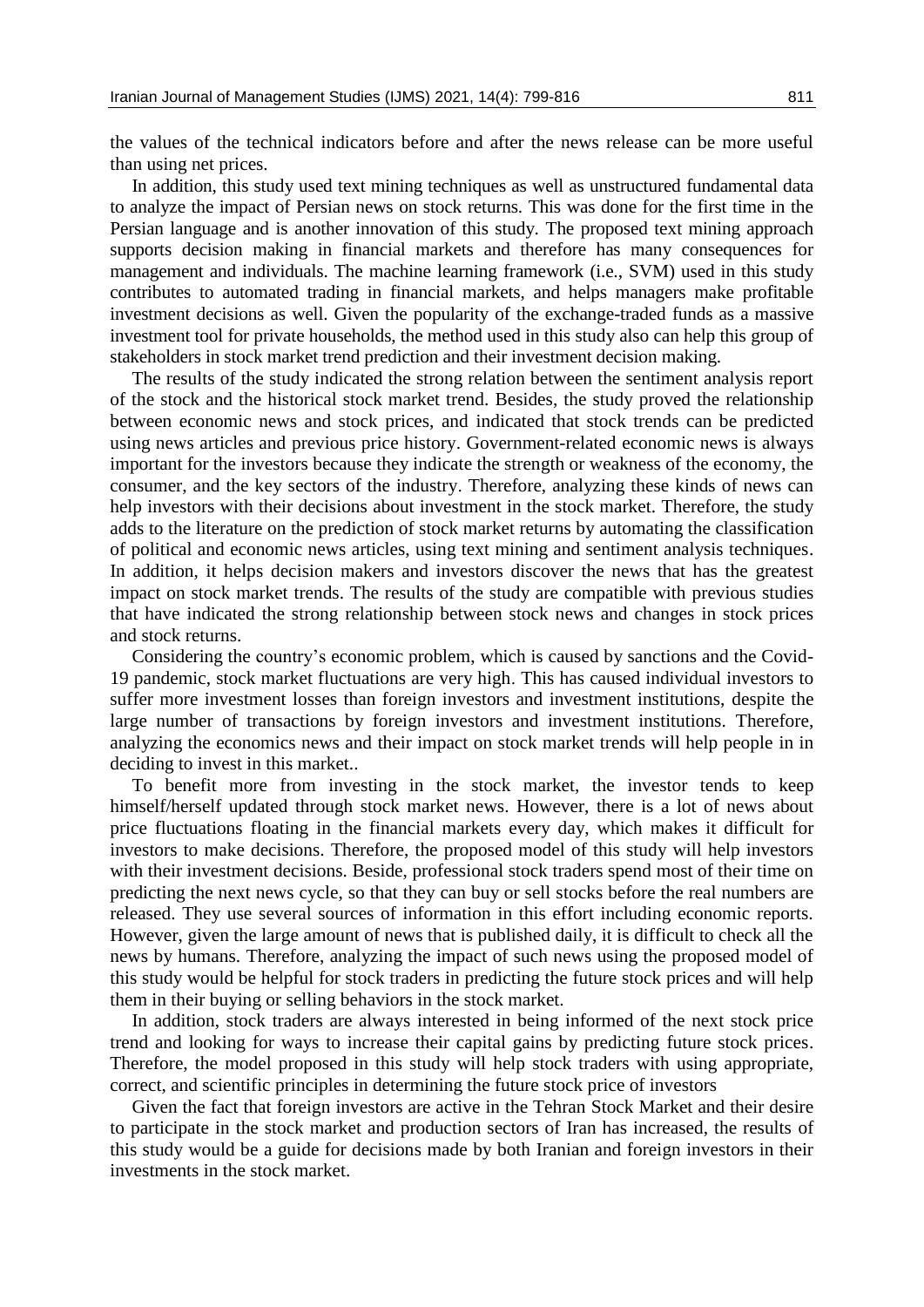According to the sentiment scores obtained from the analysis of the news articles, the published news has a "positive" or "negative" semantic load such that the negative news usually causes people to sell their stocks. Bad earnings reports, poor corporate governance, economic and political uncertainty, as well as unexpected and unpleasant events mean selling pressure and falling stock prices. On the other hand, positive news usually cause people to buy stocks. Good earnings reports, increased corporate governance, new products and acquisitions, as well as positive overall economic and political indicators turn into buying pressure and an increase in stock prices. Therefore, an investor who recognizes sentiments early would make a significant profit from the expected direction. Thus, the results of the study will help market participants and traders in understanding the approximate reaction of the index to the published news. Besides, prediction made in this study can be useful in designing and improving the exchange trading systems or decision support systems.

Having such intelligent systems that are developed using the insights gained through such purposeful text mining research efforts as this work would help investment banks and financial institutions as well as brokerage firms that are investing and trading in financial markets to make better financial decisions, which leads to significant financial returns on their investments and prevents severe losses.

In this study, the impact of news headlines from an economic news site on the total stock index was investigated; therefore, this research can be done using different news sources at different times. In addition, it is suggested that future research, in addition to news headlines, can also examine the news text. In addition, it is suggested to review various financial, sports, public, etc., news on the stock index.

The legal disclosures of companies or comments made on other media such as Twitter can also be used to investigate the impact of news on the stock index. Moreover, future research can do similar research on specific industry index, specific companies, top 30 industry indexes, top 50 companies, etc.

In addition, this study categorized news into two categories  $-$  i.e., "positive" and "negative"  $$ which can be classified in a more detailed manner into "very positive", "positive", "ineffective", "very negative" and "negative." That is to say, it is recommended to the future studies to classify news into five categories and study their impact on stock market returns.

This study only predicted the upward or downward trend of the news, while the future research can predict discrete values of the news trend. In addition, it is suggested that future research might predict other elements such as risk in financial markets, including the stock market, using text mining techniques. Deep learning is potentially useful when dealing with high dimensional space and a large number of features in the text. Therefore, its application can be effective in the classification phase. In addition, fuzzy logic-based techniques such as fuzzy rule classifications, fuzzy clustering, etc., can be developed in this field. Therefore, it is suggested that similar research be performed using neural networks and deep learning.

One of the major limitations of working with the Persian language is the lack of relevant tools. For example, the only library available in Python for preprocessing Persian text is the Hazm library, which can only be used on the Linux operating system. Therefore, the development of relevant tools for further research in the Persian language seems necessary.

Given the inefficiency of the Iranian market and the neutralization of the impact of negative news on the stock index by large industries, the values obtained in this study are significant. However, with a better data set and the development of Persian language processing tools, the accuracy of predictions will increase.

Other possible areas for future research could be the use of expressions and phrases instead of single words. The advantage of this method is that the semantic relationship between the intended words can improve the accuracy of the model.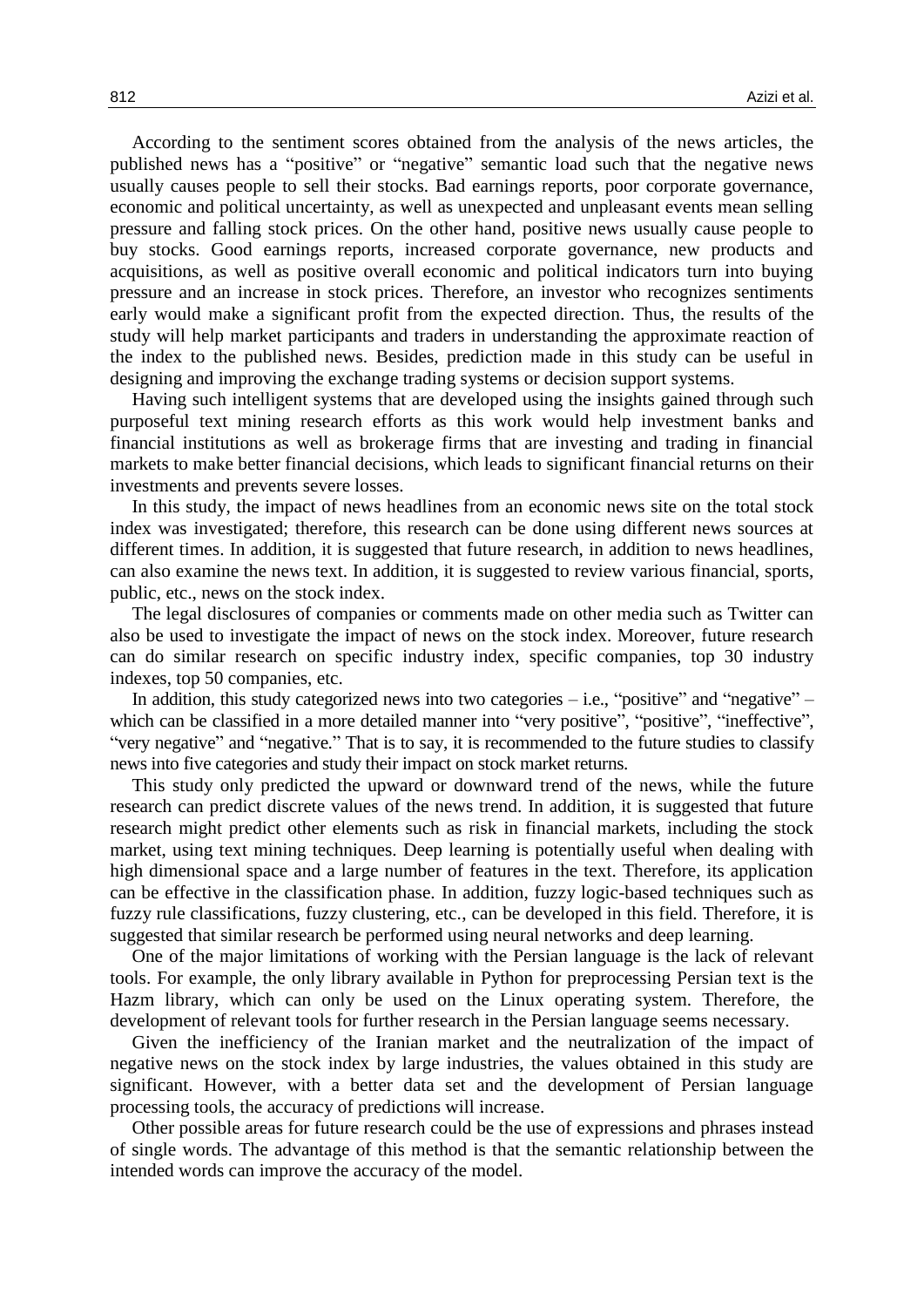#### **References**

- Alanyali, M., Moat, H. S., & Preis, T. (2013). Quantifying the relationship between financial news and the stock market. *Scientific Reports*, *3*(1), 1-6. https://doi.org/10.1038/srep03578
- Bollen, J., Mao, H., & Zeng, X. (2011). Twitter mood predicts the stock market. *Journal of Computational Science, 2*(1), 1–8. https://doi.org/10.1016/j.jocs.2010.12.007
- Cavalcante, R. C., Brasileiro, R. C., Souza, V. L., Nobrega, J. P., & Oliveira, A. L. (2016). Computational intelligence and financial markets: A survey and future directions. *Expert Systems with Applications*, *55*, 194-211. https://doi.org/10. 1016/j.eswa.2016.02.006
- Chan, S. W., & Chong, M. W. (2017). Sentiment analysis in financial texts. *Decision Support Systems*, *94*, 53-64. https://doi.org/10. 1016/j.dss. 2016.10.006
- Bachelier, L. L., & Cootner, P. H. (1964). *The random character of stock market prices. Theorie de la speculation, Gauthiers*, MIT Press. Cambridge.
- De Fortuny, E. J., De Smedt, T., Martens, D., & Daelemans, W. (2014). Evaluating and understanding text-based stock price prediction models. *Information Processing & Management*, *50*(2), 426- 441. https://doi.org/10. 1016/j.ipm.2013.12.002
- Dutta, A., Bandopadhyay, G., & Sengupta, S. (2012). Prediction of stock performance in the Indian stock market using logistic regression. *International Journal of Business and Information*, *7*(1), 105-136.
- Eck, M., Germani, J., Sharma, N., Seitz, J., & Ramdasi, P. P. (2020). Prediction of stock market performance based on financial news articles and their classification. In Sharma N., Chakrabarti A., Balas V.E., Martinovic J. (Eds.), *Data Management, Analytics and Innovation Advances in Intelligent Systems and Computing, vol 1175.* (pp. 35-44). Springer. Singapore. https://doi.org/10.1007/978-981-15-5619-7\_3
- Fama, E. F. (1965). The behavior of stock-market prices. *The journal of Business*, *38*(1), 34-105. https://www.jstor.org/stable/2350752
- Feuerriegel, S., & Gordon, J. (2018). Long-term stock index forecasting based on text mining of regulatory disclosures. *Decision Support Systems*, *112*, 88-97. https://doi.org/10.1016/j.dss.2018.06.008
- Forman, G. (2003). An extensive empirical study of feature selection metrics for text classification. *Journal of Machine Learning Research, 3,* 1289-1305.
- Fung, G. P. C., Yu, J. X., & Lu, H. (2005). The Predicting power of textual information on financial markets. *IEEE Intell. Informatics Bull*, *5*(1), 1-10.
- Geva, T., & Zahavi, J. (2014). Empirical evaluation of an automated intraday stock recommendation system incorporating both market data and textual news. *Decision support systems*, *57*, 212-223.
- Groth, S. S., & Muntermann, J. (2011). An intraday market risk management approach based on textual analysis. *Decision Support Systems*, *50*(4), 680-691. https://doi.org/10. 1016/j.dss.2010.08.019
- Gunduz, H., & Cataltepe, Z. (2015). Borsa Istanbul (BIST) daily prediction using financial news and balanced feature selection. *Expert Systems with Applications*, *42*(22), 9001-9011. https://doi.org/10. 1016/j.eswa.2015.07.058
- Guo, L., Shi, F., & Tu, J. (2016). Textual analysis and machine leaning: Crack unstructured data in finance and accounting. *The Journal of Finance and Data Science*, *2*(3), 153-170. https://doi.org/10. 1016/j.jfds.2017.02.001
- Hagenau, M., Liebmann, M., & Neumann, D. (2013). Automated news reading: Stock price prediction based on financial news using context-capturing features. *Decision Support Systems*, *55*(3), 685- 697. https://doi.org/10. 1016/j.dss.2013.02.006
- Huang, J. Y., & Liu, J. H. (2020). Using social media mining technology to improve stock price forecast accuracy. *Journal of Forecasting*, *39*(1), 104-116. https://doi.org/10.1002/for.2616
- Hatefi Ghahfarrokhi, A., & Shamsfard, M. (2020). Tehran stock exchange prediction using sentiment analysis of online textual opinions. *Intelligent Systems in Accounting, Finance and Management, 27*(1), 22-37. https://doi.org/10.1002/isaf.1465
- Hazm. (2019). https://pypi.org/project/hazm/. Retrieved January 29, 2019, from https://pypi.org/project/PyPrind/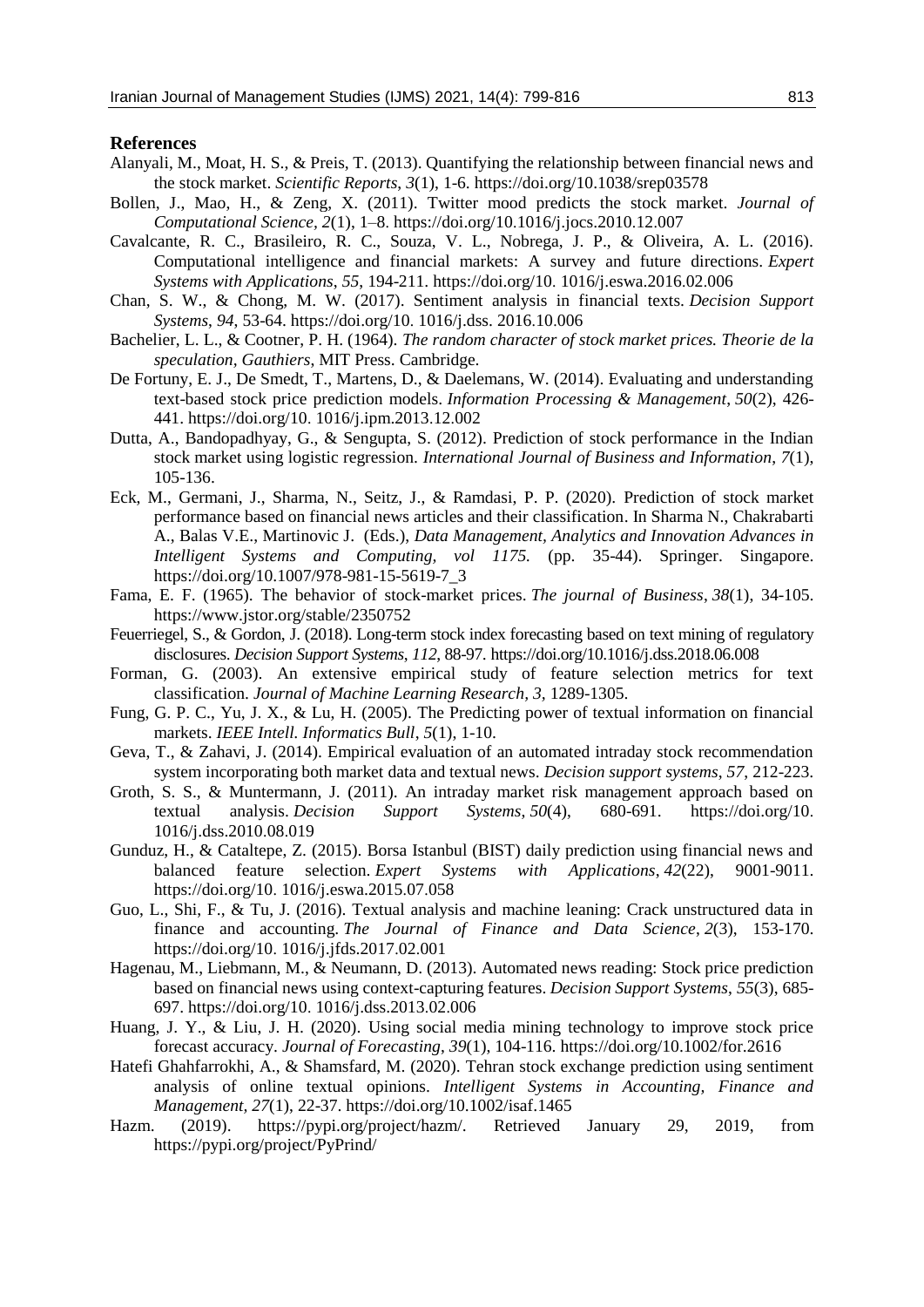- Hong, S. (2020). A study on stock price prediction system based on text mining method using LSTM and stock market news. *Journal of Digital Convergence, 18*(7), 223-228. https://doi.org/10.14400/JDC.2020.18.7.223
- Jishag, A. C., Athira, A. P., Shailaja, M., & Thara, S. (2020). Predicting the stock market behavior using historic data analysis and news sentiment analysis in R. In In: Luhach A., Kosa J., Poonia R., Gao XZ., Singh D. (Eds.), *First International Conference on Sustainable Technologies for Computational Intelligence*. Advances in Intelligent Systems and Computing, vol 1045. (pp. 717-728). Springer, Singapore. https://doi.org/10.1007/978-981-15-0029-9\_56
- Kalra, V., & Agrawal, R. (2019). *Challenges of text analytics in opinion mining.* Extracting Knowledge from Opinion Mining (pp. 268-282). IGI Global. https://doi.org/10.4018/978-1- 5225-6117-0.ch012
- Kavuluru, R., Hands, I., Durbin, E. B., & Witt, L. (2013). Automatic extraction of ICD-O-3 primary sites from cancer pathology reports. *AMIA Summits on Translational Science Proceedings*, *2013*, 112-116.
- Kumar, B. S., & Ravi, V. (2016). A survey of the applications of text mining in financial domain. *Knowledge-Based Systems*, *114*, 128-147. https://doi.org/10. 1016/j.knosys.2016.10.003
- Li, X., Xie, H., Chen, L., Wang, J., & Deng, X. (2014). News impact on stock price return via sentiment analysis. *Knowledge-Based Systems*, *69*, 14-23. https://doi.org/10. 1016/j.knosys. 2014.04.022
- Li, Q., Wang, T., Li, P., Liu, L., Gong, Q., & Chen, Y. (2014). The effect of news and public mood on stock movements. *Information Sciences*, *278*, 826-840. https://doi.org/10. 1016/j.ins. 2014.03.096
- Lutz, B., Pröllochs, N., & Neumann, D. (2020). Predicting sentence-level polarity labels of financial news using abnormal stock returns. *Expert Systems with Applications, 148,* 1-11. https://doi.org/10.1016/j.eswa.2020.113223
- Mate, G. S., Kulkarni, R., Amidwar, S., & Muthya, (2020). Stock prediction through news sentiment analysis. *Journal of Architecture & Technology*, *11*(8). 36-40.
- Meesad, P., & Li, J. (2014, December). Stock trend prediction relying on text mining and sentiment analysis with tweets. In Choo, Y. H(Eds.), *4th World Congress on Information and Communication Technologies (WICT 2014)* (pp. 257-262). IEEE. Melaka, Malaysia. https://doi.org/10.1109/WICT.2014.7077275
- Moazeni, B., Nemati, M., & Sayyadi Moghaddam, M. (2014, November). *Investigating the impact of political and economic news on changes in the Tehran Stock Exchange Index*. International Management Conference [Paper presentation]. Mobin Cultural Ambassadors Institute, Tehran, Iran (In Persian).
- Nassirtoussi, A. K., Aghabozorgi, S., Wah, T. Y., & Ngo, D. C. L. (2014). Text mining for market prediction: A systematic review. *Expert Systems with Applications*, *41*(16), 7653-7670. https://doi.org/10. 1016/j.eswa.2014.06.009
- Narayan, P. K., & Bannigidadmath, D. (2017). Does financial news predict stock returns? New evidence from Islamic and non-Islamic stocks. *Pacific-Basin Finance Journal, 42,* 24-45. https://doi.org/10.1016/j.pacfin.2015.12.009
- Nizer, P. S. M., & Nievola, J. C. (2012). Predicting published news effect in the Brazilian stock market. *Expert Systems with Applications*, *39*(12), 10674-10680. https://doi.org/10. 1016/j.eswa.2012.02.162.
- Nuij, W., Milea, V., Hogenboom, F., Frasincar, F., & Kaymak, U. (2013). An automated framework for incorporating news into stock trading strategies. *IEEE Transactions on Knowledge and Data Engineering*, *26*(4), 823-835. https://doi.org/10.1109/TKDE.2013.133.
- Pejić Bach, M., Krstić, Ž., Seljan, S., & Turulja, L. (2019). Text mining for big data analysis in financial sector: A literature review. *Sustainability*, *11*(5), 1277-1304. https://doi.org/10.3390/su11051277
- Picasso, A., Merello, S., Ma, Y., Oneto, L., & Cambria, E. (2019). Technical analysis and sentiment embeddings for market trend prediction. *Expert Systems with Applications*, *135*(201), 60-70. https://doi.org/10.1016/j.eswa.2019.06.014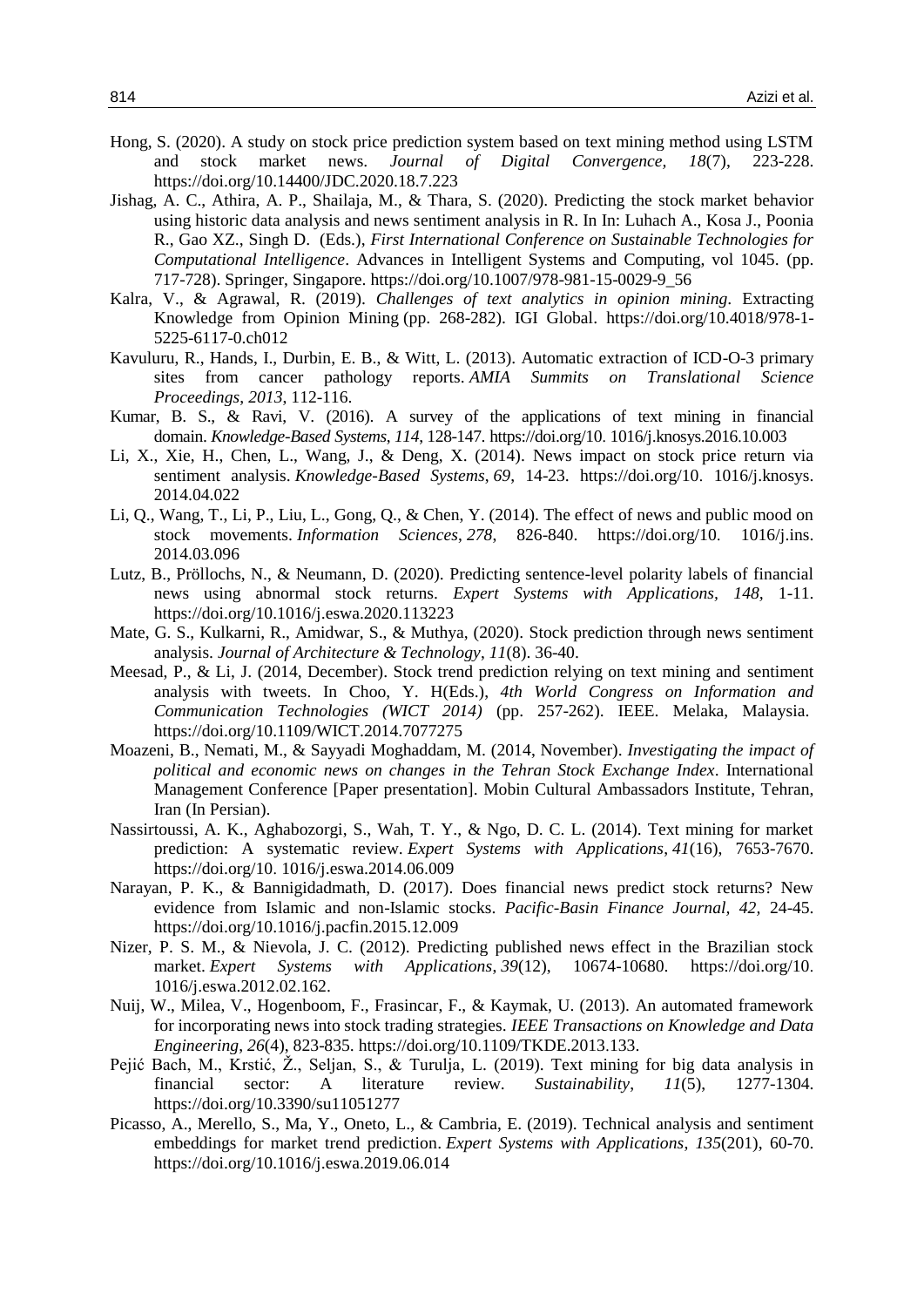- Polyglot. (2019). Sentiment @ polyglot.readthedocs.io. Retrieved from https://polyglot.readthedocs.io/en/latest/Sentiment.html
- Raschka, S., & Mirjalili, V. (2017). Machine learning mit Python und Scikit-Learn und TensorFlow: Das Praxis-Handbuch für Data Science, Predictive Analytics und Deep Learning. MITP Verlags GmbH & Company KG.
- Rioja, F., & Valev, N. (2014). Stock markets, banks and the sources of economic growth in low and high income countries. *Journal of Economics and Finance, 38*(2), 302-320. https://doi.org/10.1007/s12197-011-9218-3
- Ritesh, B. R., Chethan, R., & Jani, H. S. (2017). Stock movement prediction using machine learning on news articles. *International Journal on Computer Science and Engineering*, *4*(3), 153-155.
- Sharma, A., Bhuriya, D., & Singh, U. (2017, April). Survey of stock market prediction using machine learning approach. In Smys. S. (Eds.) 2017 *International conference of Electronics, Communication and Aerospace Technology (ICECA), 2,* 506-509. Coimbatore, India. https://doi.org/10.1109/ICECA.2017.8212715
- Seker, S. E., Mert, C., Al-Naami, K., Ozalp, N., & Ayan, U. (2014). Time series analysis on stock market for text mining correlation of economy news. *International Journal of Social Sciences and Humanity Studies*, *6*(1), 69-91.
- Schumaker, R. P., & Chen, H. (2009). Textual analysis of stock market prediction using breaking financial news: The AZFin text system. *ACM Transactions on Information Systems (TOIS), 27*(2), 1-19. https://doi.org/10.1145/1462198.1462204
- Schumaker, R. P., Zhang, Y., Huang, C. N., & Chen, H. (2012). Evaluating sentiment in financial news articles. *Decision Support Systems*, *53*(3), 458-464. https://doi.org/10. 1016/j.dss.2012.03.001.
- Scrapy. (2019). index @ scrapy.org. Retrieved from https://scrapy.org/
- Shynkevich, Y., McGinnity, T. M., Coleman, S. A., & Belatreche, A. (2016). Forecasting movements of health-care stock prices based on different categories of news articles using multiple kernel learning. *Decision Support Systems*, *85*(2016), 74–83. https://doi.org/10.1016/j.dss.2016.03.001
- Shynkevich, Y., McGinnity, T. M., Coleman, S., & Belatreche, A. (2015, July). Stock price prediction based on stock-specific and sub-industry-specific news articles. In Honorary, A. H (Eds.), *2015 International Joint Conference on Neural Networks (IJCNN)* (pp. 1-8). IEEE. Killarney, Ireland. https://doi.org/10.1109/IJCNN.2015.7280517
- Tabari, N., Seyeditabari, A., Peddi, T., Hadzikadic, M., & Zadrozny, W. (2018, September). A comparison of neural network methods for accurate sentiment analysis of stock market tweets. In Alzate C. et al. (Eds.), ECML PKDD 2018 Workshops. MIDAS 2018, PAP 2018. Lecture Notes in Computer Science, vol 11054. (pp. 51-65). Springer, Cham. https://doi.org/10.1007/978-3-030-13463-1\_4.
- Terra, J. (2021). Why Python is essential for data analysis and data science. *Simplilearn. https://www.simplilearn.com/why-python-is-essential-for-data-analysis-article.*
- Thanh, H. T., & Meesad, P. (2014). Stock market trend prediction based on text mining of corporate web and time series data. *Journal of Advanced Computational Intelligence and Intelligent Informatics*, *18*(1), 22-31. https://doi.org/10.20965/jaciii.2014.p0022
- Tobback, E., Naudts, H., Daelemans, W., de Fortuny, E. J., & Martens, D. (2018). Belgian economic policy uncertainty index: Improvement through text mining. *International Journal of Forecasting*, *34*(2), 355-365. https://doi.org/10.1016/j.ijforecast.2016.08.006.
- Tsai, C. F., Lin, Y. C., Yen, D. C., & Chen, Y. M. (2011). Predicting stock returns by classifier ensembles. *Applied Soft Computing*, *11*(2), 2452-2459. https://doi.org/10. 1016/j.asoc.2010.10.001.
- Weng, B., Ahmed, M. A., & Megahed, F. M. (2017). Stock market one-day ahead movement prediction using disparate data sources. *Expert Systems with Applications*, *79*, 153-163. https://doi.org/10. 1016/j.eswa.2017.02.041.
- W3Techs. (2019). https://w3techs.com/technologies/overview/content\_language
- Xie, Y., & Jiang, H. (2019). Stock market forecasting based on text mining technology: A support vector machine method. *arXiv preprint arXiv:1909.12789*.